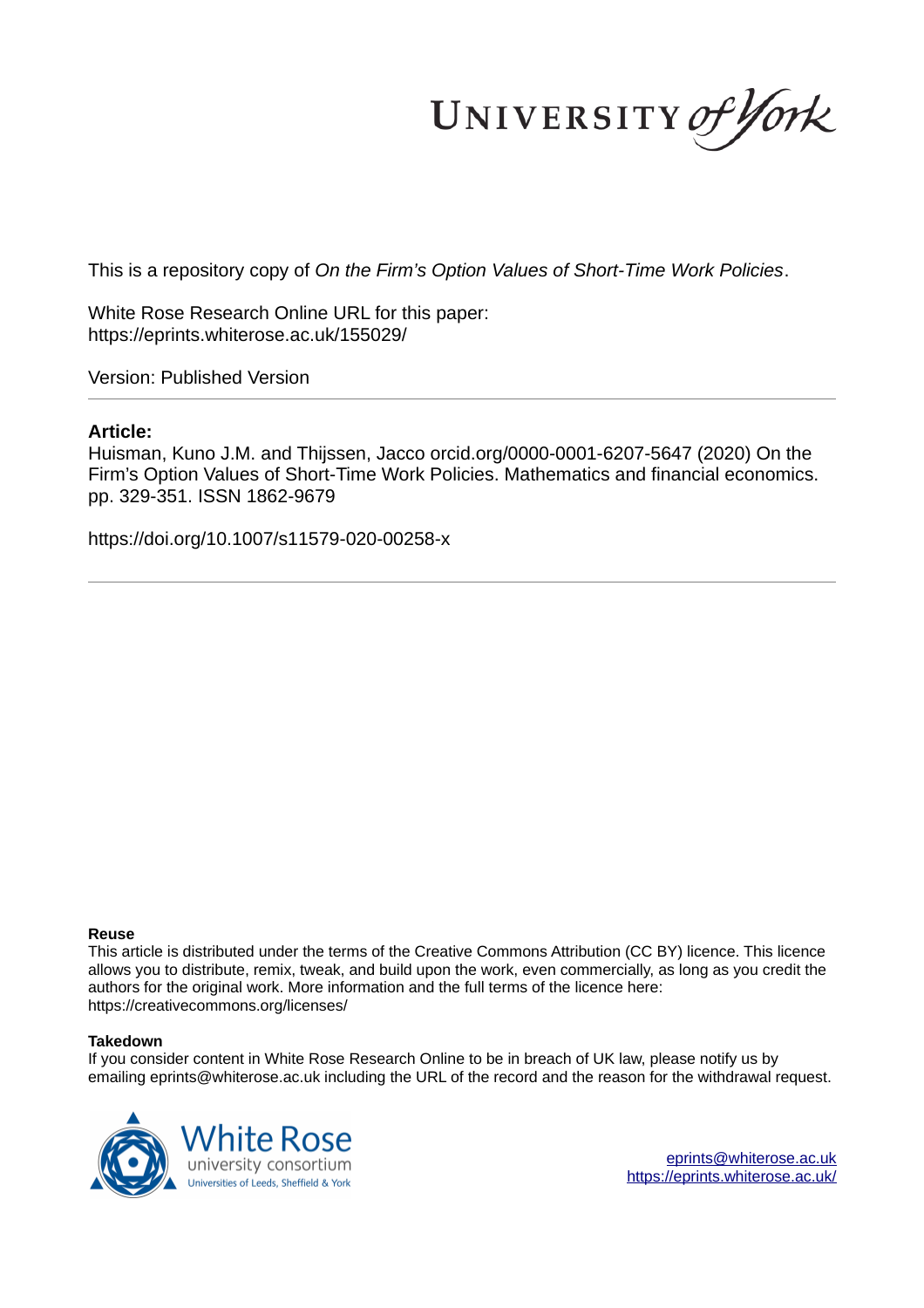

# **On the firm's option values of short-time work policies**

**Kuno J. M. Huisman1,2** · **Jacco J. J. Thijssen3,[4](http://orcid.org/0000-0001-6207-5647)**

Received: 5 March 2019 / Accepted: 8 January 2020 © The Author(s) 2020

#### **Abstract**

We analyse the short-time work (STW) regulations that several OECD countries introduced after the 2007 financial crisis. We view these measures as a collection of real options and study the dynamic effect of STW on the endogenous liquidation decision of the firm. While STW delays a firm's liquidation, it is not necessarily welfare enhancing. Moreover, it turns out that firms use STW too long. We show (numerically) that providers of capital benefit more than employees from STW. Benefits for employees can even be negative. A typical Nordic policy performs better than a typical Anglo-Saxon policy for all stakeholders.

**Keywords** Temporary unemployment · Real options · Dynamic cost-benefit analysis

**JEL Classification** G33 · G38 · H53

## <span id="page-1-0"></span>**1 Introduction**

Many commonly-used economic policies have welfare effects that depend crucially on economic agents' timing decisions. As an example take short-time work (STW) arrangements, which are used to reduce the number of lay-offs in economically challenging times by temporarily allowing employers to reduce the hours worked by their employees. Even though there are many differences in the precise rules governing STW in different countries (such as eligibility criteria, duration, etc.) the basic idea is similar: rather than laying off workers,

B Jacco J. J. Thijssen jacco.thijssen@york.ac.uk

<sup>3</sup> The York Management School, University of York, Heslington, York YO10 5GD, UK

We thank Peter Kort, as well as seminar participants at the 15th Annual International Conference on Real Options in Turku, Finland, the University of York, Hull University Business School, and the INFORMS Annual Meeting in San Francisco for helpful comments. We gratefully acknowledge the helpful comments received from the Editor (Riedel) and two anonymous referees. All errors are ours.

<sup>&</sup>lt;sup>1</sup> CentER, Department of Econometrics and Operations Research, Tilburg University, Post Office Box 90153, 5000 LE Tilburg, The Netherlands

<sup>&</sup>lt;sup>2</sup> ASML Netherlands B.V., Post Office Box 324, 5500 AH Veldhoven, The Netherlands

<sup>4</sup> Department of Mathematics, University of York, Heslington, York YO10 5DD, UK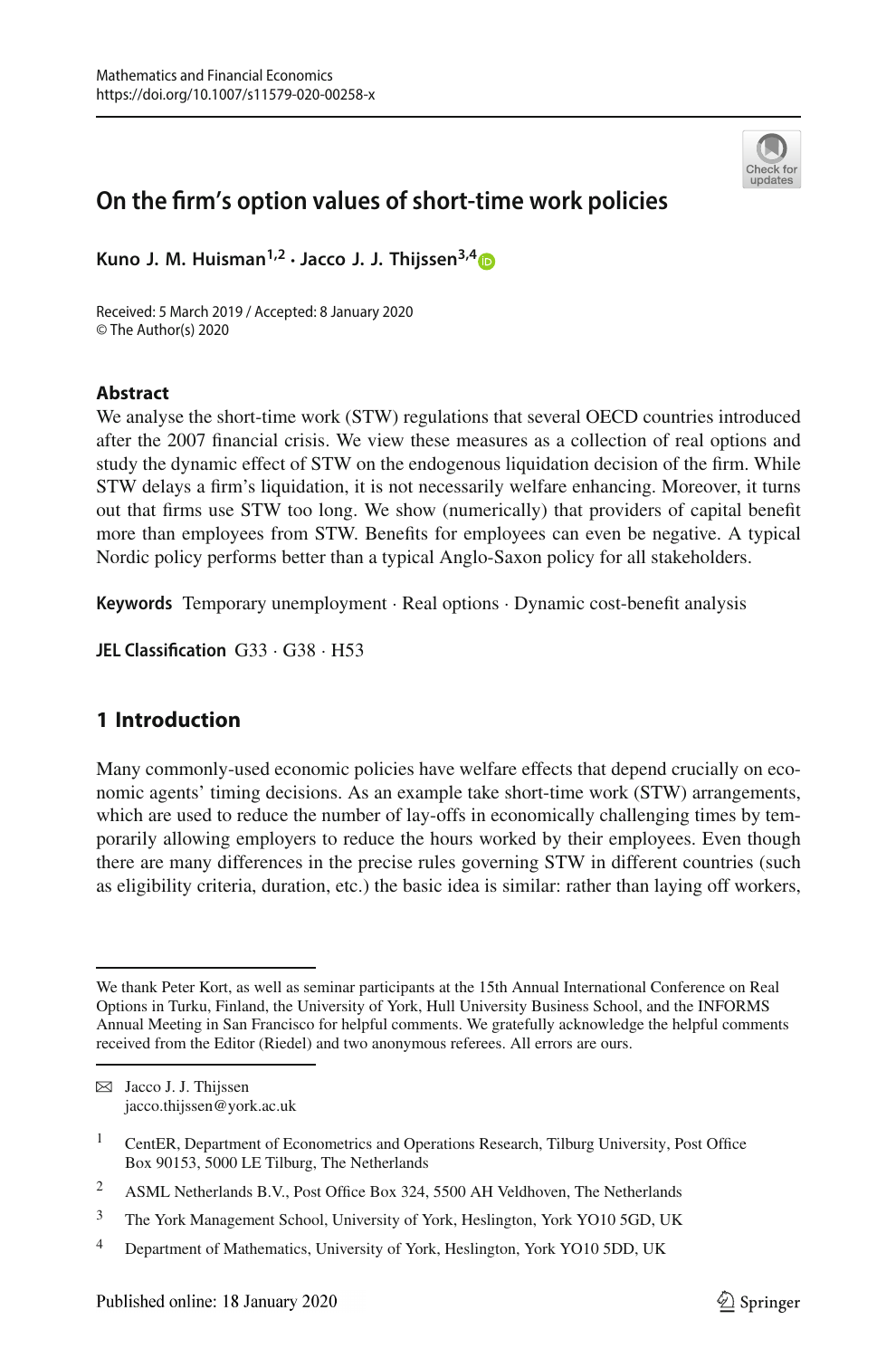firms are allowed to put employees on reduced hours. Affected workers are compensated for the resulting loss in wage income, partly by employers and partly by the government.<sup>[1](#page-2-0)</sup>

In order to make a full welfare analysis of an STW policy one needs to know by how much both the costs to the government and the benefits to the workers should be discounted. Both these discount factors depend on the timing decisions of the firm: when (if ever) it enters STW, when (if ever) it exists, when (if ever) it liquidates. These decisions, in turn, will depend on the underlying, uncertain, state of the economy as relevant to the firm. The discounted costs and benefits of STW will, thus, depend on firms' timing decisions under future uncertainty. To facilitate the analysis of STW it helps to view it as providing the firm with a collection of *real options*. First it has an option to enter STW. Once this option is exercised it has an option to either liquidate or leave STW. If the firm exits STW it again has an option to liquidate. This concatenation of options makes valuing STW measures in general a difficult problem, especially in a general equilibrium framework. Therefore, in this paper we focus on the value of STW to the firm and its constituents: its shareholders, employees, and providers of capital.

This paper analyses three issues related to STW that have been addressed to some extent in the literature, but will be studied here in a dynamic stochastic framework that focusses on the incentives it creates for employers. First, it has been argued [\[2\]](#page-22-0) that, while from the employee's point of view STW is preferable to lay-offs, they are close substitutes for employers. However, since laying off staff is an (at least partly) irreversible decision, while STW is not, the option of STW has economic value to the firm.

A second, related, issue is the concern that STW can lead to inefficient reductions in working hours (cf. [\[19](#page-23-0)]) for which some empirical evidence has been found [\[7](#page-22-1)]. We find a theoretical reason for this inefficiency, linked to the option value that STW presents. Most countries have provisions that preclude firms from signing up to STW if and when they like. This adds a degree of irreversibility to the decision to leave STW once a firm is using it. This irreversibility, in turn, creates an option value of waiting, which gives the firm a disincentive to return employees to full hours. This effect is driven purely by irreversibility and uncertainty over the firm's prospects and affects even risk-neutral firms.

A third question is related to who benefits most from STW. We analyse a typical situation where the firm's production technology is of the Cobb–Douglas type with two inputs: capital and labour. In that set-up, labour is "rented" from labourers and capital goods are rented from providers of capital goods, who we shall refer to here as "capitalists". Shareholders claim the firm's profits. It is assumed that managers maximize shareholder value, that there are no agency issues, and that the firm is 100% equity-financed. So, although we can think of workers and capitalists as stakeholders in the firm, we view them as outsiders who have no agency in the firm's decision making. In particular, the capitalists are not the providers of (financial) capital; rather, they are providers of the capital goods that the firm rents for its production process.

STW is usually introduced by appealing to the advantages that it has for workers. Indeed, STW delays or prevents workers from being laid-off and, hence, reduces the present value of the sunk-costs of being made redundant, estimated to be some 11% of life-time earnings [\[8\]](#page-22-2). However, STW is also beneficial to the providers of the firm's capital goods ("capitalists") and shareholders. Capitalists benefit, because they get fully paid for the capital stock throughout the STW period. Shareholders benefit, because STW gives them additional options in managing the firm, which have a positive value. So, from the firm's perspective STW and

<span id="page-2-0"></span><sup>&</sup>lt;sup>1</sup> In 2011, STW measures were in place in 25 of 33 OECD countries with take-up rates being as high as 7.4% of employees in some countries in 2009 [\[7](#page-22-1)]. It has been estimated, for example, that STW has saved 5000–6000 jobs in the Netherlands alone [\[13\]](#page-23-1).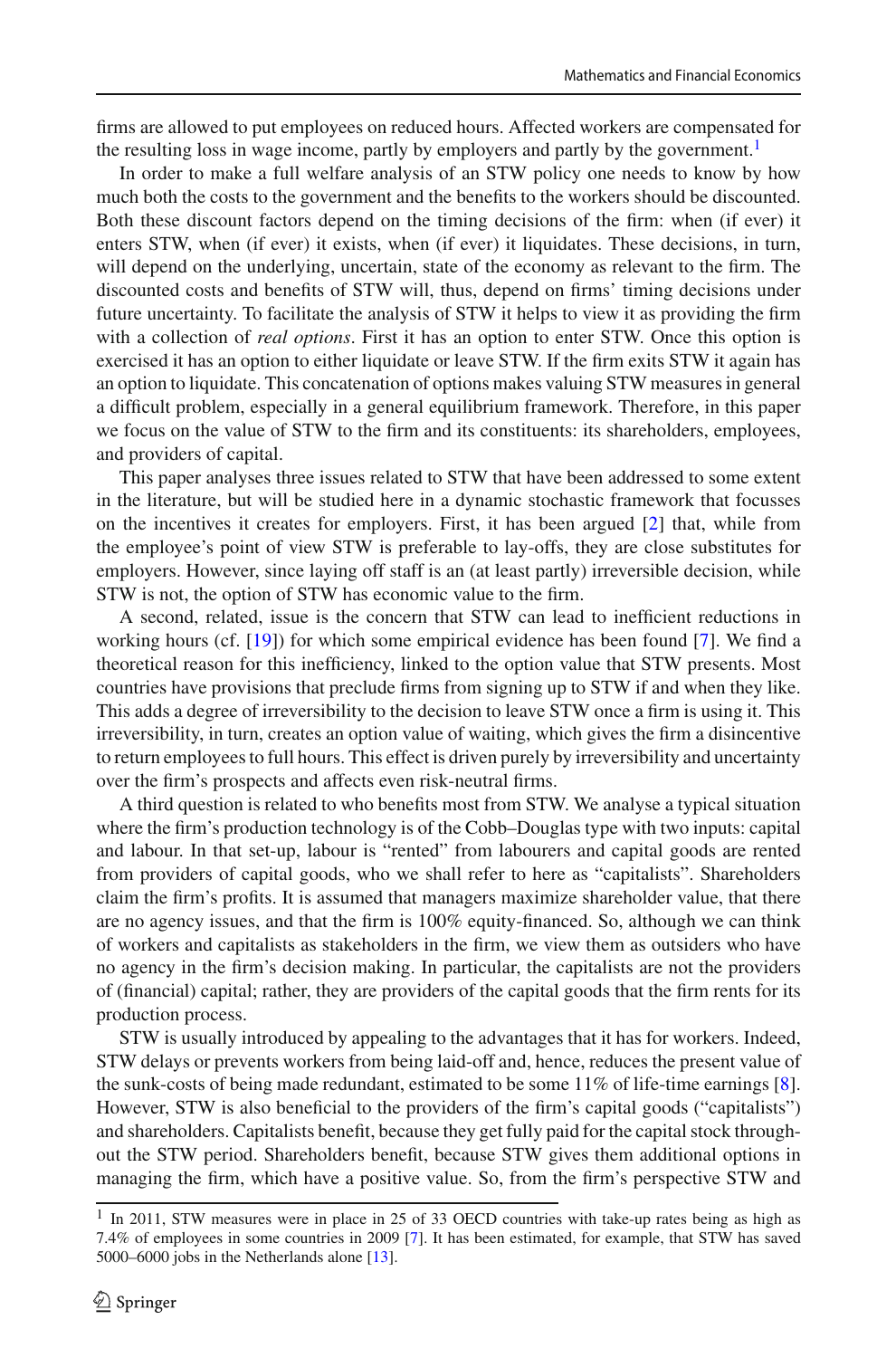liquidation are not close substitutes. This is because liquidation is irreversible, while using STW is not. So, STW gives the firm additional flexibility to deal with unfavourable economic circumstances, which has economic value for the firm.

We perform a numerical analysis of our model to study its features in more detail. This analysis is based on two examples of typical STW policies, that we call the "Anglo-Saxon" and the "Nordic" policy. These proto-typical policies are averages of policies as have been documented in the literature (see [\[7\]](#page-22-1)) of some Anglo-Saxon and Nordic countries, respectively. The main difference between these policies is that the Nordic countries, typically, allow firms to cut into normal production levels more deeply, while permitting lower salary reductions.

From this numerical analysis we find that, from a social welfare perspective, firms use STW too long. This is related to the option value of STW: leaving STW is an irreversible decision. This irreversibility gives the firm an option to use STW longer than it otherwise would. These two effects may also give a different explanation to the observed lag between macro variables and labour adjustment as analysed by van Wijnbergen and Willems [\[21](#page-23-2)]. Secondly, we find that, on the whole, the providers of capital goods benefit more from STW than providers of labour. In addition, all interested parties (providers of capital goods and labour services, as well as shareholders) are better off in a typical Nordic programme than in a typical Anglo-Saxon programme. Finally, in all cases, the benefit-to-cost ratio is significantly below unity, indicating the importance of a stochastic dynamic approach to analysing measures like STW. In general we find that the benefits and costs of STW measures are very sensitive to the policy's parameters and that no clear policy prescriptions emerge. This point is also made in some recent empirical work on STW measures by Boeri and Bruecker [\[6\]](#page-22-3).

The paper uses a real options approach to the analysis of unemployment insurance by focussing on the effects of irreversibility and uncertainty on the value of STW measures to the firm. The use of real options analysis is well-established in the analysis of economic decision making. Since the seminal contributions of McDonald and Siegel [\[16\]](#page-23-3) and Dixit and Pindyck [\[10\]](#page-22-4) there has been a burgeoning literature on applications of the real options approach. For example, Abel and Eberly [\[1](#page-22-5)] and Dixit [\[9\]](#page-22-6) use the framework to analyse optimal investment in the production factors in a firm, Bar–Ilan and Strange [\[3\]](#page-22-7) use it to investigate the consequences of construction lags on optimal investment decision. In a recent contribution, Kellogg [\[14](#page-23-4)] gives evidence that the decision rules that theoretic real options models prescribe are consistent with actual firm behaviour.

Not much theoretical work has been conducted in the use of STW to dampen the effects of the recent recession. Some contributions, like Bentolila et al. [\[4](#page-22-8)] focus on labour market flexibility, in particular the use of temporary workers, as an explanation for the different effects of the recession in different labour markets. To our knowledge, our paper is the first that applies a real options framework to STW. In general, there are few contributions that focus on the optionality that labour-market policies confers on employers. In fact, most contributions abstract away from this and focus on issues such as moral hazard; see, e.g. Blanchard and Tirole [\[5\]](#page-22-9) who focus on the effect of unemployment insurance and protection on optimal wage contracts between employer and worker, and Kolsrud et al. [\[15\]](#page-23-5), who focus on optimal timing of (un-) employment by workers.

In this paper, we choose not to model the workers' side of the labour market at all. There are concerns that STW unduly advantages workers employed in firms that can use STW, although there is no conclusive evidence that this really takes place [\[7\]](#page-22-1). In addition, it can be argued that during times of economic hardship, which STW measures are designed to alleviate, the labour market will not be very "liquid", making it difficult for workers to switch jobs.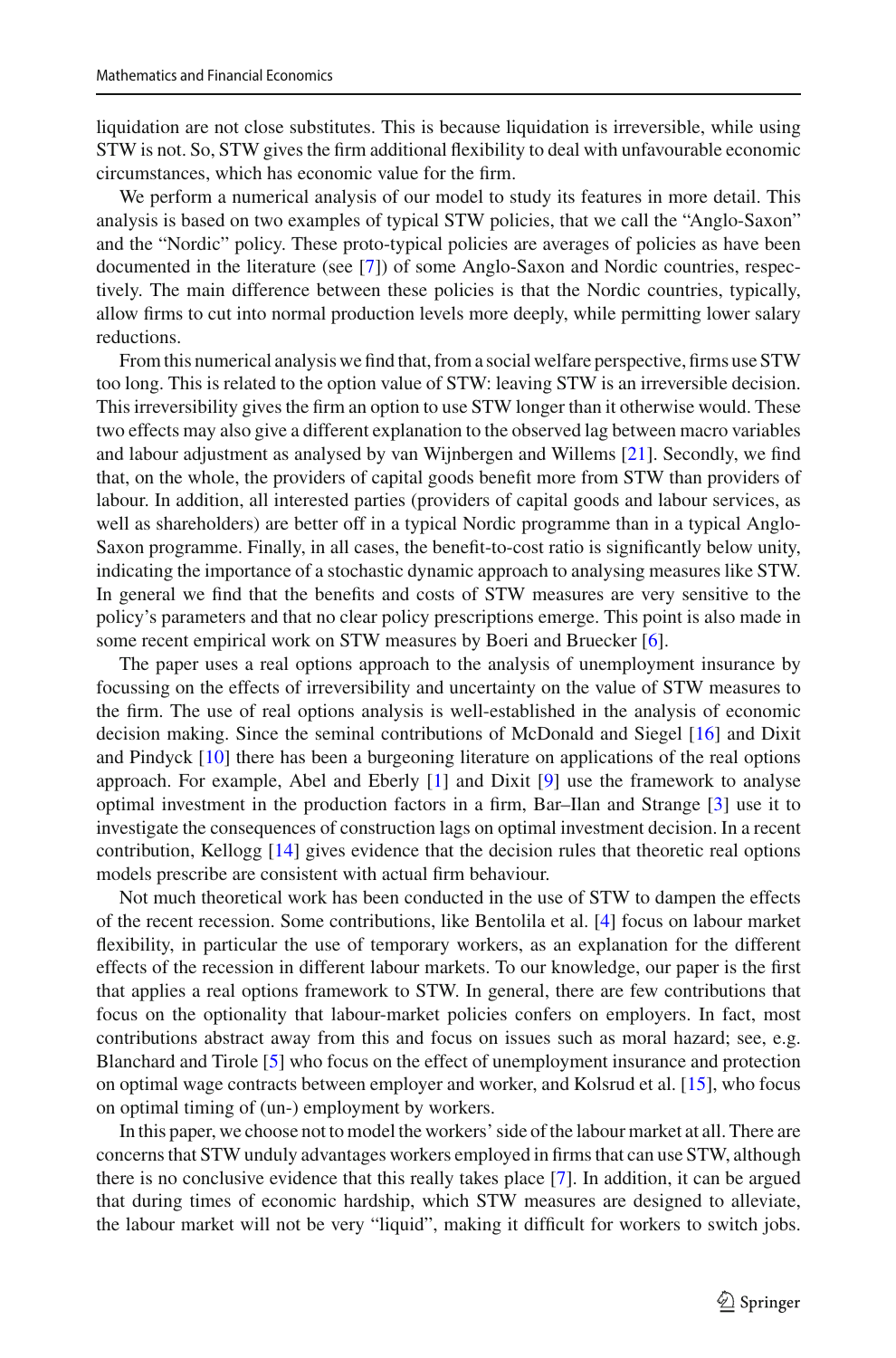Finally, a focus on the firm allows for analytical solutions and a clear understanding how irreversibility and uncertainty drive the value of STW.

The paper is organized as follows. In Sect. [2](#page-4-0) we set up the model and derive the firm's optimal policy by valuing three subsequent (real) options implied by a (stylized) model of STW. The effects of STW on liquidation probabilities and welfare are analysed in Sects. [3](#page-8-0) and [4,](#page-12-0) respectively. Some concluding remarks are given in Sect. [5.](#page-16-0)

# <span id="page-4-0"></span>**2 Optimal use of short-time work by firms**

As mentioned in Sect. [1,](#page-1-0) the details of STW measures vary substantially across countries, although the main idea is the same: employers can put staff on reduced hours, while the government partially compensates for lost wage earnings. In this section we will study the effect of STW on the firm's liquidation decision. The main idea of our model is that STW provides the firm with an option to postpone an irreversible liquidation decision by lowering its production level, which reduces its (stochastic) revenues as well as its (deterministic) costs. This generates a trade-off for the firm where STW is attractive when its sales price is low, but not when it is high; an assumption that we will formalize below (cf. Assumption [1\)](#page-6-0). As far as the details of the STW measure, we make the following additional simplifying assumptions. First the firm can use STW only once, second the option to use STW is infinitely lived, third the use of STW does not involve sunk costs and fourth the firm can decide itself when to stop STW.

The second and third assumptions are, arguably, the most unrealistic ones. Both are made for technical convenience and can be relaxed. However, when options are not infinitely lived no analytical results can be obtained, although it has been shown that even for moderate finite life times the (numerically obtained) solutions are very similar to those obtained analytically under an infinite time horizon  $[11]$ . The assumption that the use of STW does not involve sunk costs implies that a firm will use STW sooner than in the case that sunk costs are present. The result that sunk costs delay investment is standard in the literature<sup>[2](#page-4-1)</sup> and the same intuition applies here as well.

Our assumptions imply that the firm has three subsequent options. First the option to enter STW. Second, once entered, the firm has the options to (i) exit STW and return to normal production, or (ii) to liquidate. Third, if the firm decided to exit STW and return to normal production, then it now has an option to liquidate. Since our stochastic process will be strongly Markovian, we can value these three options successively, starting with the final one.

## **2.1 The value of an active firm that has already used STW**

In this section we analyse the value of a firm that is currently active in a market and has already used STW. Such a firm no longer has an option to enter STW and we will assume that the only option that is left to the firm is to liquidate at a time of its choosing. Liquidation implies laying off all workers and retiring all capital stock. We make the following two simplifying assumptions. First, upon liquidation the firm does not receive a scrap value for its capital stock and, second, liquidation does not involve sunk costs.

The crucial ingredient in our model is that the evolution of the firm's revenues is subject to uncertainty. Uncertainty is modeled on a measurable space  $(\Omega, \mathscr{F})$ . We consider a family

<span id="page-4-1"></span><sup>2</sup> See, for example, [\[10](#page-22-4), Chapter 6].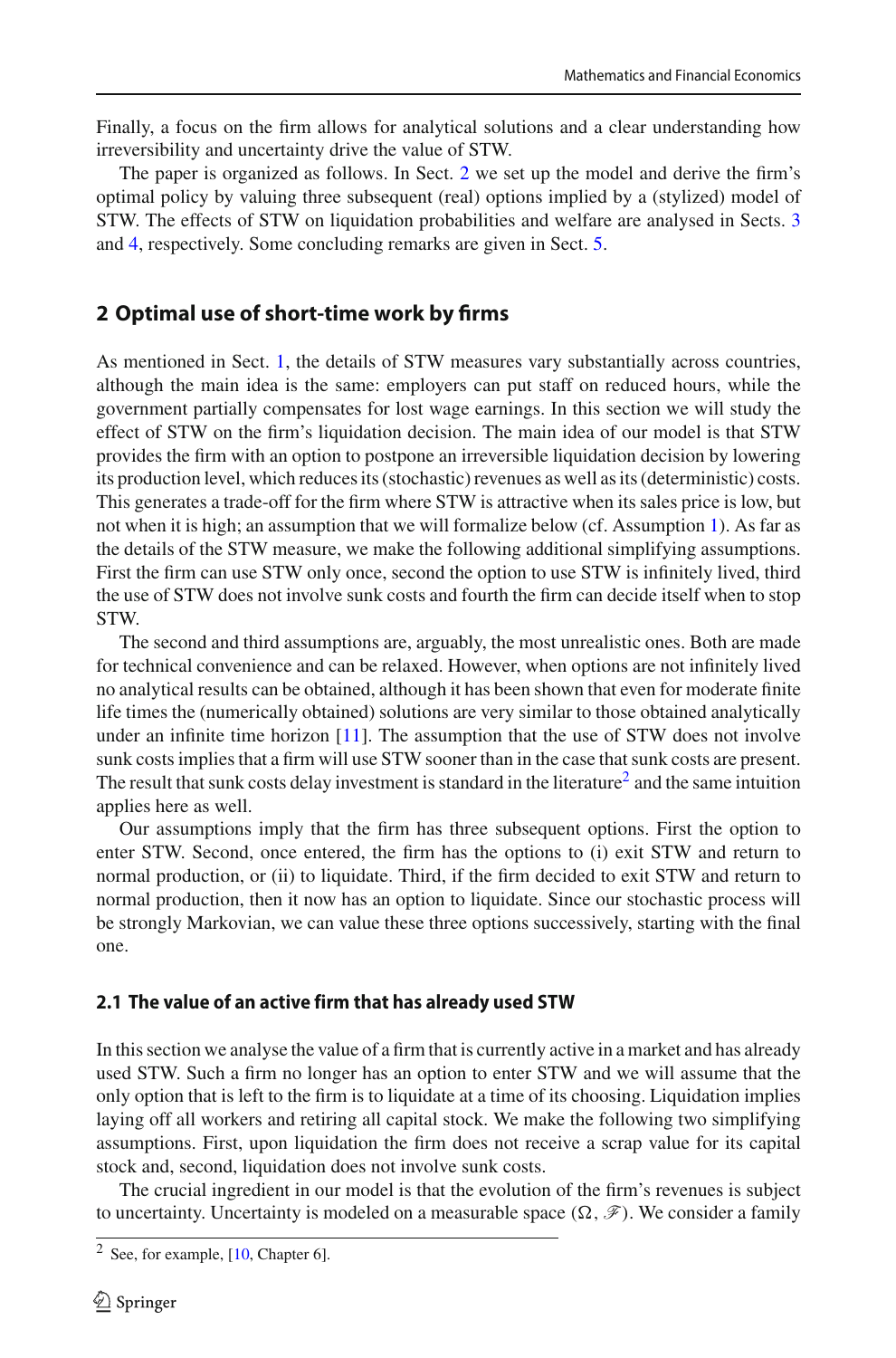of probability measures  $P_y$ ,  $y \in \mathbb{R}_+$ , on  $(\Omega, \mathscr{F})$ . A particular firm is assumed to have a cash inflow that is given by  $Q_N Y$ , where  $Q_N$  is the production level of the firm and *Y* is the stochastically evolving price level, which under  $P_y$ , evolves according to the geometric Brownian motion (GBM),

$$
dY_t = \mu Y_t dt + \sigma Y_t dz_t, \quad Y_0 = y, \mathsf{P}_y \text{ -a.s.},
$$

where  $(z_t)_{t>0}$  is a Wiener process. Information is modeled by the filtration generated by this GBM, augmented with the P<sub>y</sub>-null sets, and is denoted by  $(\mathscr{F}_t)_{t\geq0}$ .

It is assumed that under normal conditions the firm produces a quantity  $Q_N$  at a cost  $c_N$ , and that it discounts profits at a constant rate  $r > \mu$ <sup>[3](#page-5-0)</sup>

The present value (under  $P_y$ ) of an operational firm without the liquidation option is

$$
F_N(y) = \mathsf{E}_y \left[ \int_0^\infty e^{-rt} \left( Q_N Y_t - c_N \right) dt \right] = \frac{Q_N y}{r - \mu} - \frac{c_N}{r}.
$$

The firm's value with the liquidation option is the solution to the optimal stopping problem

<span id="page-5-1"></span>
$$
F_N^*(y) = \sup_{\tau \in \mathcal{M}} \mathsf{E}_y \left[ \int_0^{\tau} e^{-rt} \left( Q_N Y_t - c_N \right) dt \right]
$$
  
=  $F_N(y) + \sup_{\tau \in \mathcal{M}} \mathsf{E}_y \left[ e^{-r\tau} \left( -F_N(Y_\tau) \right) \right],$  (1)

where *M* is the set of stopping times relative to the filtration  $(\mathscr{F}_t)_{t>0}$ .

The optimal stopping problem [\(1\)](#page-5-1) is standard and can easily be solved; see, for example [\[17,](#page-23-6) Exercise 10.12]. It turns out that the optimal liquidation time is the first hitting time (from above) of an endogenously determined threshold of the stochastic process *Y* , which we shall denote by  $Y_N^*$ . As this result is standard, it will be summarized in a proposition without proof. The interested reader is referred to Dixit and Pindyck [\[10\]](#page-22-4), Stokey [\[20\]](#page-23-7), or Øksendal [\[17\]](#page-23-6) for proofs. In the remainder, let  $\check{\tau}(Y_N^*) := \inf\{t \ge 0 | Y_t \le Y_N^*\}$  denote the first hitting time (from above) of the trigger  $Y_N^*$ .

**Proposition 1** *The stopping time*  $\check{\tau}(Y_N^*)$ *, with* 

$$
Y_N^* = \frac{\beta_2}{\beta_2 - 1} \frac{r - \mu}{Q_N} \frac{c_N}{r},
$$

*where*  $\beta_2$  < 0 *is the negative root of the quadratic equation* 

<span id="page-5-3"></span>
$$
\frac{1}{2}\sigma^2 \beta (\beta - 1) + \mu \beta - r = 0,
$$
\n(2)

*solves the optimal stopping problem* [\(1\)](#page-5-1)*. Moreover, the corresponding value function is*

<span id="page-5-2"></span>
$$
F_N^*(y) = \begin{cases} \frac{Q_N y}{r - \mu} - \frac{c_N}{r} + \left(\frac{y}{Y_N^*}\right)^{\beta_2} \left[\frac{c_N}{r} - \frac{Q_N Y_N^*}{r - \mu}\right] & \text{if } y > Y_N^*,\\ 0 & \text{if } y \le Y_N^*.\end{cases} \tag{3}
$$

Note that the value function  $F_N^*$  is  $C^1$  on  $\mathbb{R}_+$  and  $C^2$  on  $\mathbb{R}_+\setminus \{Y_N^*\}$ .

The value function in [\(3\)](#page-5-2) has a straightforward interpretation. For  $y \leq Y_N^*$ , the firm liquidates immediately and its value is, thus, zero. For  $y > Y_N^*$  the firm's value consists of the expected present value of always producing  $Q_N$  at cost  $c_N$ , corrected for the fact that at some point in the future the threshold  $Y_N^*$  may be reached. The expected discount factor of this event is  $(y/Y_N^*)^{\beta_2}$ .

<span id="page-5-0"></span><sup>&</sup>lt;sup>3</sup> This assumption ensures that the present value of profits is finite in our infinite horizon model.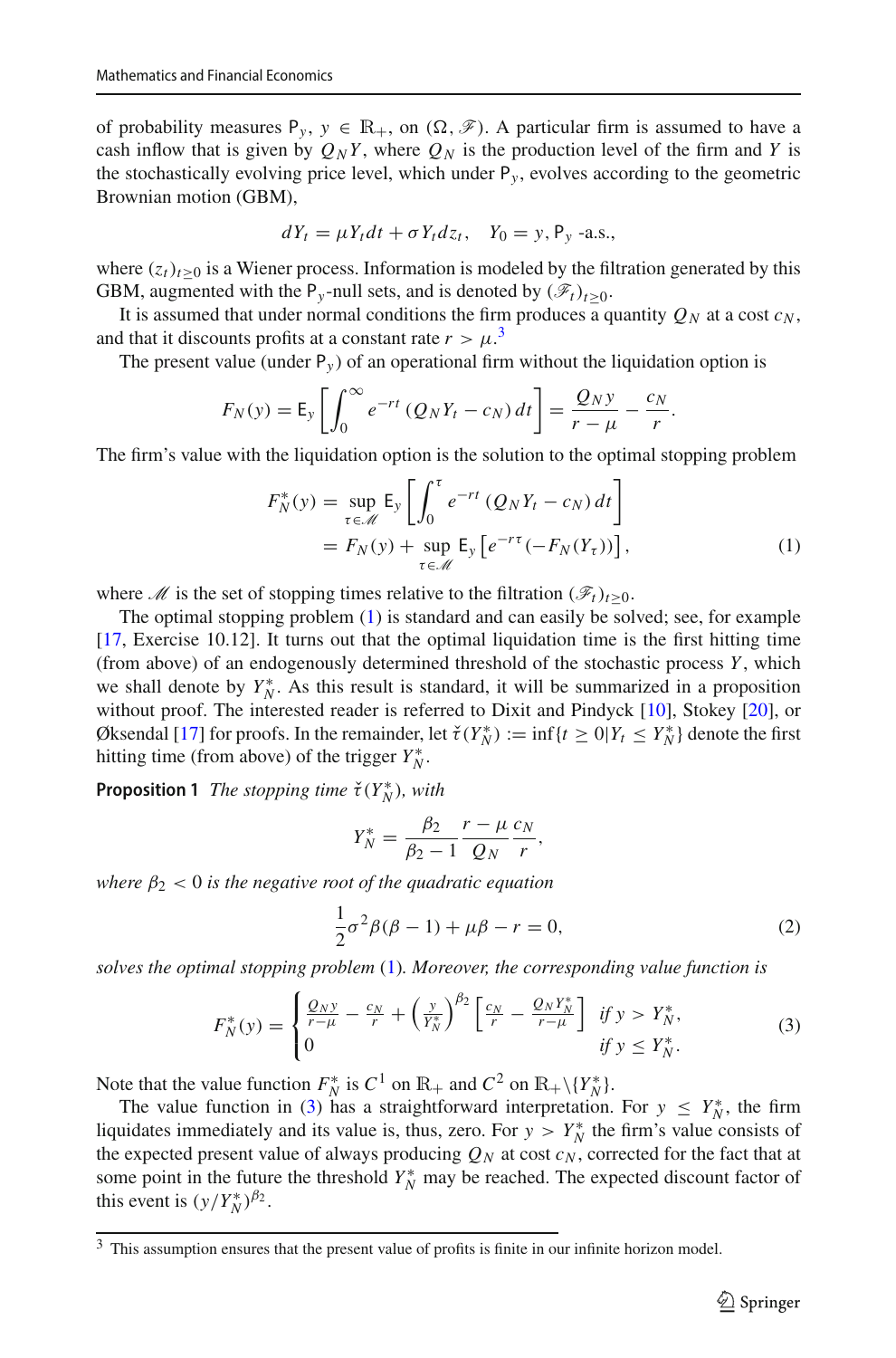#### **2.2 The value of a firm currently using STW**

Once the firm has decided to enter STW it has two, inter-related options:

- 1. leave STW and return to normal production;
- 2. leave STW and liquidate.

This problem has two aspects: (i) the optimal decision time has to be determined and (ii) the optimal decision at that time has to be determined. Of course, STW only makes sense if it allows firms to reduce costs by lowering the wage bill through reduced hours for its workers. Therefore, the per-period costs during STW are assumed to be constant and equal to  $c_p \in$  $(0, c_N)$ . The *quid pro quo* is that the firm will produce less than before, say  $Q_P \in (0, Q_N)$ . We will assume that, on average, normal production is more profitable than production in STW.

<span id="page-6-0"></span>**Assumption 1** The production and cost levels in STW,  $Q_P$  and  $c_P$ , are such that  $Q_N/c_N$  $Q_P/c_P$ .

Essentially this assumption says that  $Q_N$  is a more efficient production level than  $Q_P$ . If it is violated then the firm may never wish to leave STW once it has entered.

The value of an active firm using STW with the two exit options described above, can now be written as the optimal stopping problem

$$
F_P^*(y) = \sup_{\tau \in \mathcal{M}} \mathsf{E}_y \bigg[ \int_0^{\tau} e^{-rt} (Q_P Y_t - c_P) dt + e^{-r\tau} \max \{ F_N^*(Y_\tau), 0 \} \bigg]
$$
  
= 
$$
\sup_{\tau \in \mathcal{M}} \mathsf{E}_y \bigg[ \int_0^{\tau} e^{-rt} (Q_P Y_t - c_P) dt + e^{-r\tau} F_N^*(Y_\tau) \bigg].
$$
 (4)

Note that the gain function is  $C^1$  everywhere, so that problem [\(4\)](#page-6-1) is fairly standard. We hypothesize that the state space can be split up in a continuation region  $(0, Y_L^*) \cup (Y_H^*, \infty)$ and a stopping region  $[Y_L^*, Y_H^*]$ . So, the optimal stopping time,  $\tau_{L,H}^*$  would be

<span id="page-6-3"></span><span id="page-6-2"></span><span id="page-6-1"></span>
$$
\tau_{L,H}^* = \hat{\tau}(Y_H^*) \wedge \check{\tau}(Y_L^*),\tag{5}
$$

where  $\hat{\tau}(Y_H^*) := \inf\{t \ge 0 | Y_t \ge Y_H^*\}$ . This intuition will be verified in Proposition [2](#page-7-0) below. The resulting value function turns out to be  $C^1$  everywhere and  $C^2$  on  $\mathbb{R}_+ \setminus \{Y_L^*, Y_H^*\}$ .

An STW policy only makes sense if a firm that uses STW liquidates later than a firm that does not. It will be seen later that the following assumption ensures that  $Y_L^* < Y_N^*$ .

**Assumption 2** For the unique solution  $Y_H > Y_N^*$  to the equation

$$
\frac{\beta_1 \beta_2}{\beta_1 - \beta_2} \left( \frac{Q_P Y_N^*}{r - \mu} - \frac{c_P}{r} \right) \left[ \left( \frac{\hat{Y}_H}{Y_N^*} \right)^{\beta_1} - \left( \frac{\hat{Y}_H}{Y_N^*} \right)^{\beta_2} \right] \n- \frac{Q_P Y_N^* / (r - \mu)}{\beta_1 - \beta_2} \left[ \beta_1 \left( \frac{\hat{Y}_H}{Y_N^*} \right)^{\beta_1} - \beta_2 \left( \frac{\hat{Y}_H}{Y_N^*} \right)^{\beta_2} \right] \n= \frac{Q_N - Q_P}{r - \mu} \hat{Y}_H + \beta_2 \left( \frac{\hat{Y}_H}{Y_N^*} \right)^{\beta_2} \left[ \frac{c_N}{r} - \frac{Q_N Y_N^*}{r - \mu} \right],
$$
\n(6)

it holds that

$$
\frac{(\beta_2 - 1)Q_P Y_N^* / (r - \mu) - \beta_2 c_P / r}{\beta_1 - \beta_2} \left( \frac{\hat{Y}_H}{Y_N^*} \right)^{\beta_1} + \frac{(1 - \beta_1)Q_P Y_N^* / (r - \mu) + \beta_1 c_P / r}{\beta_1 - \beta_2} \left( \frac{\hat{Y}_H}{Y_N^*} \right)^{\beta_2}
$$

 $\circledcirc$  Springer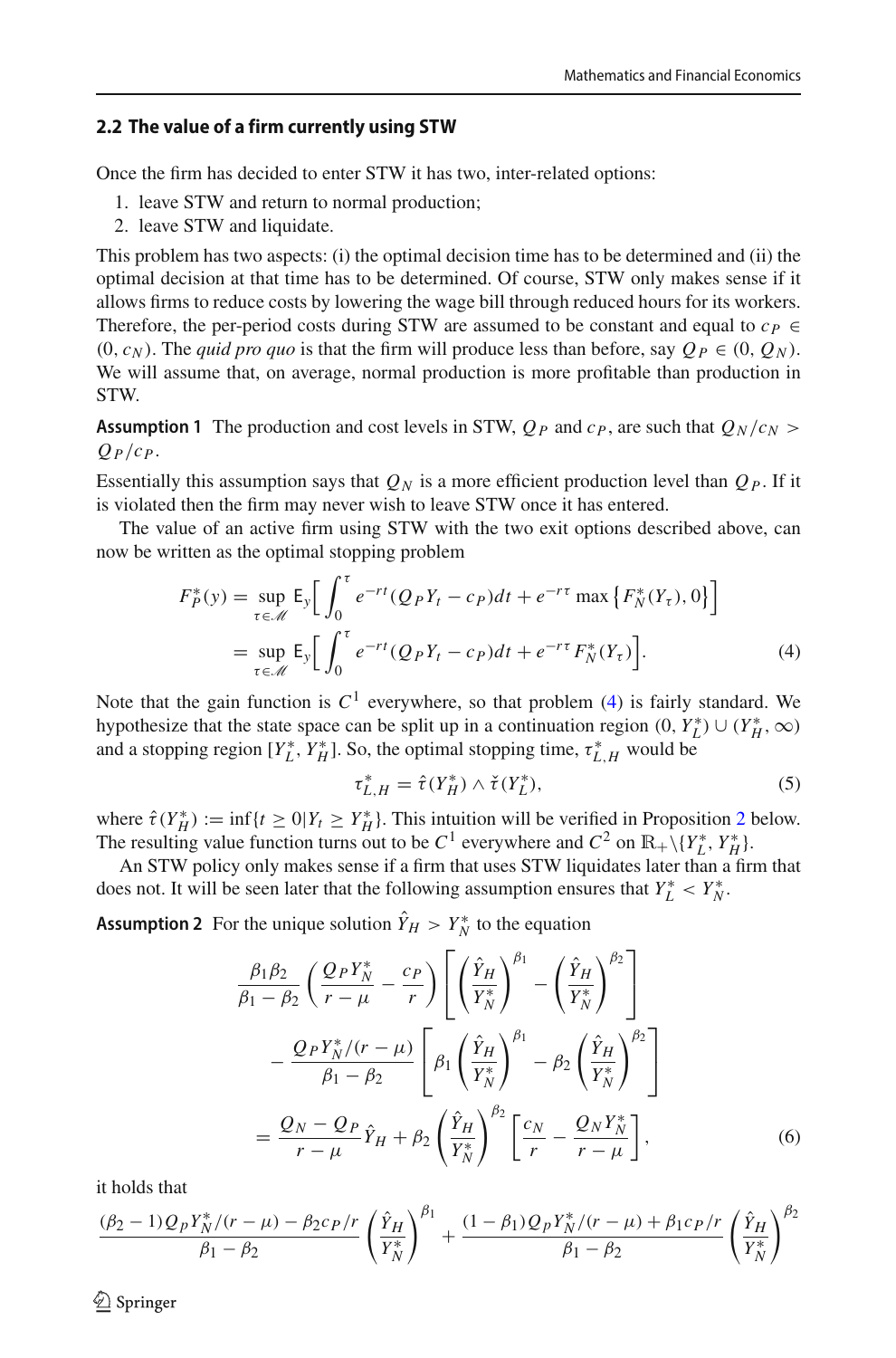$$
\langle \frac{Q_N - Q_P}{r - \mu} \hat{Y}_H + \left(\frac{\hat{Y}_H}{Y_N^*}\right)^{\beta_2} \left[\frac{c_N}{r} - \frac{Q_N Y_N^*}{r - \mu}\right].\tag{7}
$$

Denote the expected value (under  $P_y$ ) of operating in STW forever by  $F_p(y)$ , i.e.,

<span id="page-7-2"></span><span id="page-7-1"></span>
$$
F_P(y) = \mathsf{E}_y \left[ \int_0^\infty e^{-rt} (Y_t Q_P - cP) dt \right] = \frac{Q_P y}{r - \mu} - \frac{c_P}{r}.
$$

<span id="page-7-0"></span>**Proposition [2](#page-6-2)** If Assumptions [1](#page-6-0) and 2 are satisfied, then there is a unique pair  $(Y_L^*, Y_H^*)$ , *with*  $Y_L^* < Y_N^* < Y_H^*$ , such that the stopping time  $\tau_{L,H}^*$  in [\(5\)](#page-6-3) solves the optimal stopping *problem* [\(4\)](#page-6-1)*. The triggers Y* ∗ *L and Y* ∗ *H are uniquely determined by the equations*

$$
\frac{(\beta_2 - 1)Q_P Y_L^*/(r - \mu) - \beta_2 c_P/r}{(\beta_1 - \beta_2)(Y_L^*)^{\beta_1}} (Y_H^*)^{\beta_1} + \frac{(1 - \beta_1)Q_P Y_L^*/(r - \mu) + \beta_1 c_P/r}{(\beta_1 - \beta_2)(Y_L^*)^{\beta_2}} (Y_H^*)^{\beta_2}
$$
\n
$$
= F_N^*(Y_H^*) - F_P(Y_H^*)
$$
\n
$$
\beta_1 \frac{(\beta_2 - 1)Q_P Y_L^*/(r - \mu) - \beta_2 c_P/r}{(\beta_1 - \beta_2)(Y_L^*)^{\beta_1}} (Y_H^*)^{\beta_1 - 1}
$$
\n
$$
+ \beta_2 \frac{(1 - \beta_1)Q_P Y_L^*/(r - \mu) + \beta_1 c_P/r}{(\beta_1 - \beta_2)(Y_L^*)^{\beta_2}} (Y_H^*)^{\beta_2 - 1}
$$
\n
$$
= \frac{\partial F_N^*(Y_H^*)}{\partial y} - \frac{\partial F_P(Y_H^*)}{\partial y}
$$
\n(8)

*Furthermore, the value function is*

$$
F_P^*(y) = \begin{cases} 0 & \text{if } y \le Y_L^* \\ F_P(y) + \frac{(Y_H^*)^{\beta_1} y^{\beta_2} - y^{\beta_1} (Y_H^*)^{\beta_2}}{(Y_H^*)^{\beta_1} (Y_L^*)^{\beta_2} - (Y_L^*)^{\beta_1} (Y_H^*)^{\beta_2}} \Big[ -F_P(Y_L^*) \Big] \\ & \text{if } Y_L^* < y < Y_H^* \\ + \frac{y^{\beta_1} (Y_L^*)^{\beta_2} - (Y_L^*)^{\beta_1} y^{\beta_2}}{(Y_H^*)^{\beta_1} (Y_L^*)^{\beta_2} - (Y_L^*)^{\beta_1} (Y_H^*)^{\beta_2}} \Big[ F_N^*(Y_H^*) - F_P(Y_H^*) \Big] \\ & \text{if } y \ge Y_H^*. \end{cases} \tag{9}
$$

The proof of this proposition can be found in "Appendix A". Note that it is always beneficial to liquidate later under STW than without STW, because  $Y_L^* < Y_N^*$ 

This value function again has an appealing intuitive interpretation. The payoffs for  $y \leq Y_L^*$ and  $y \geq Y_H^*$  are the payoffs of immediate liquidation and producing at the normal level (including the option value of liquidation), respectively. The value of the firm in the region  $(Y_L^*, Y_H^*)$  consists of three parts. The first part is the expected present value of never leaving STW. The second part is the correction for liquidation at  $Y_L^*$ , multiplied by the expected discount factor conditional on reaching  $Y_L^*$  before  $Y_H^*$ . The final part is the correction for returning to normal production at  $Y_H^*$ , multiplied by the expected discount factor conditional on reaching  $Y_H^*$  before  $Y_L^*$ .

#### **2.3 The value of an active firm that has not yet used STW**

An active firm that has not used STW yet is confronted with the problem of finding the optimal time at which to exchange the expected present value of current production for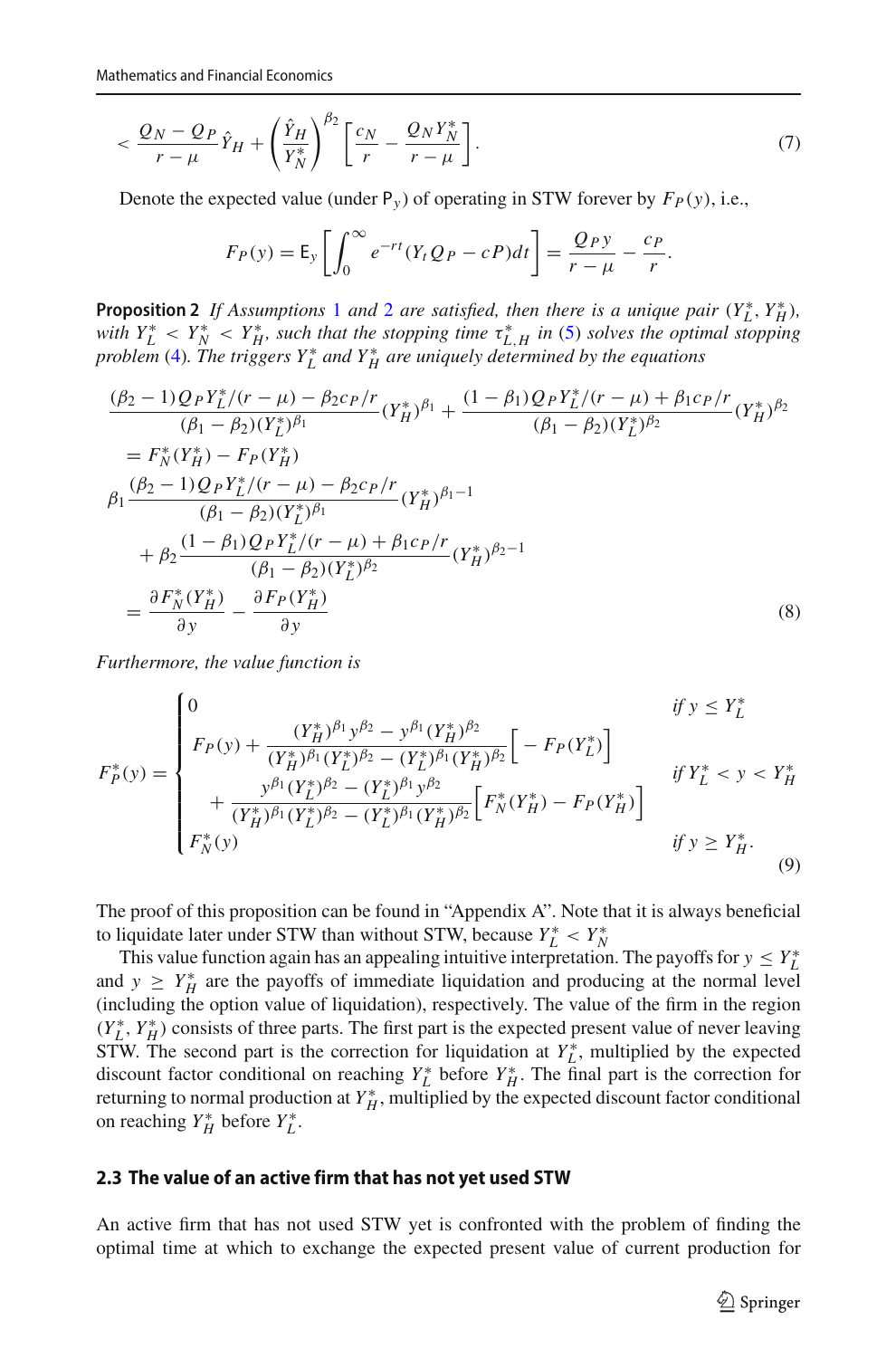the value of a firm that is using STW,  $F_P^*$ . That is, the firm solves the optimal stopping problem

<span id="page-8-2"></span>
$$
F^*(y) = \sup_{\tau \in \mathcal{M}} \mathsf{E}_y \left[ \int_0^{\tau} e^{-rt} (Q_N Y_t - c_N) dt + e^{-r\tau} F_P^*(Y_\tau) \right]. \tag{10}
$$

Note that the gain function is  $C<sup>1</sup>$  and monotonically increasing, so that we should expect the value function  $F^*$  to be well-behaved. Intuitively, this problem should, again, have a solution that takes the form of a trigger: enter STW as soon as the process  $(Y_t)_{t\geq0}$  reaches some threshold *Y*<sup>∗</sup> from above.

In order to prove the existence of such a trigger we need to make an additional assumption that ensures that the expected revenue of STW is sufficiently large. In particular, there must exist states of the economy (i.e. prices *y*) for which the expected present value of STW relative to normal operation fall sufficiently short of the expected present value of the cost benefits.

<span id="page-8-1"></span>**Assumption 3** The expected revenue of STW is sufficiently large, in the sense that

$$
\check{Y}\frac{Q_N-Q_P}{r-\mu}>\frac{\beta_1\beta_2}{(\beta_1-1)(\beta_2-1)}\frac{c_N-c_P}{r},
$$

where

$$
\check{Y} = \left[ \frac{1 - \beta_2}{\beta_1(\beta_1 - \beta_2)\hat{A}} \frac{Q_N - Q_P}{r - \mu} \right]^{\frac{1}{\beta_1 - 1}},
$$

<span id="page-8-3"></span>and  $\hat{A}$  is as determined by [\(8\)](#page-7-1) in Proposition [2.](#page-7-0)

**Proposition 3** *Suppose that Assumptions* [1](#page-6-0)[–3](#page-8-1) *hold. Then, in addition to the unique triggers Y*<sub>L</sub><sup>\*</sup> and *Y*<sub>H</sub><sup>\*</sup>, there exists a unique trigger *Y*<sup>\*</sup> < *Y*<sub>H</sub><sup>\*</sup> such that the stopping time  $\check{\tau}(Y^*)$  solves *the optimal stopping problem* [\(10\)](#page-8-2)*. Moreover, the corresponding value function is*

<span id="page-8-4"></span>
$$
F^*(y) = \begin{cases} F_P^*(y) & \text{if } y \le Y^*\\ \frac{Q_N y}{r - \mu} - \frac{c_N}{r} + \left(\frac{y}{Y^*}\right)^{\beta_2} \left[ F_P^*(Y^*) + \frac{c_N}{r} - \frac{Q_N Y^*}{r - \mu} \right] & \text{if } y > Y^*. \end{cases} \tag{11}
$$

The proof of this proposition can be found in "Appendix B".

Proposition [3](#page-8-3) only makes economic sense if it is optimal to adopt STW before it is optimal to liquidate. This is – indeed – the case:

**Corollary 1** *Under the assumptions of Proposition* [3](#page-8-3) *it holds that*  $Y^* > Y^*_{N}$ *.* 

The proof of this corollary is in "Appendix C".

In Fig. [1,](#page-9-0) the triggers  $Y_L^*$ ,  $Y_H^*$ , and  $Y^*$  are plotted for various values of cost reduction. It looks like the liquidation threshold is only marginally influenced by STW. We will see later, however, that the quantitative effect in terms of benefits of STW can be quite large.

#### <span id="page-8-0"></span>**3 The effect of short-time work on liquidation probabilities**

In this section we compute the probabilities of liquidation of a representative firm over a certain period of time, based on data for several typical STW policies. In order to do so, we need more detail on the firm and how its production technology uses the production factors. Let's assume that the firm uses a fixed amount of capital, *K*, and a fixed amount of labour, *L*.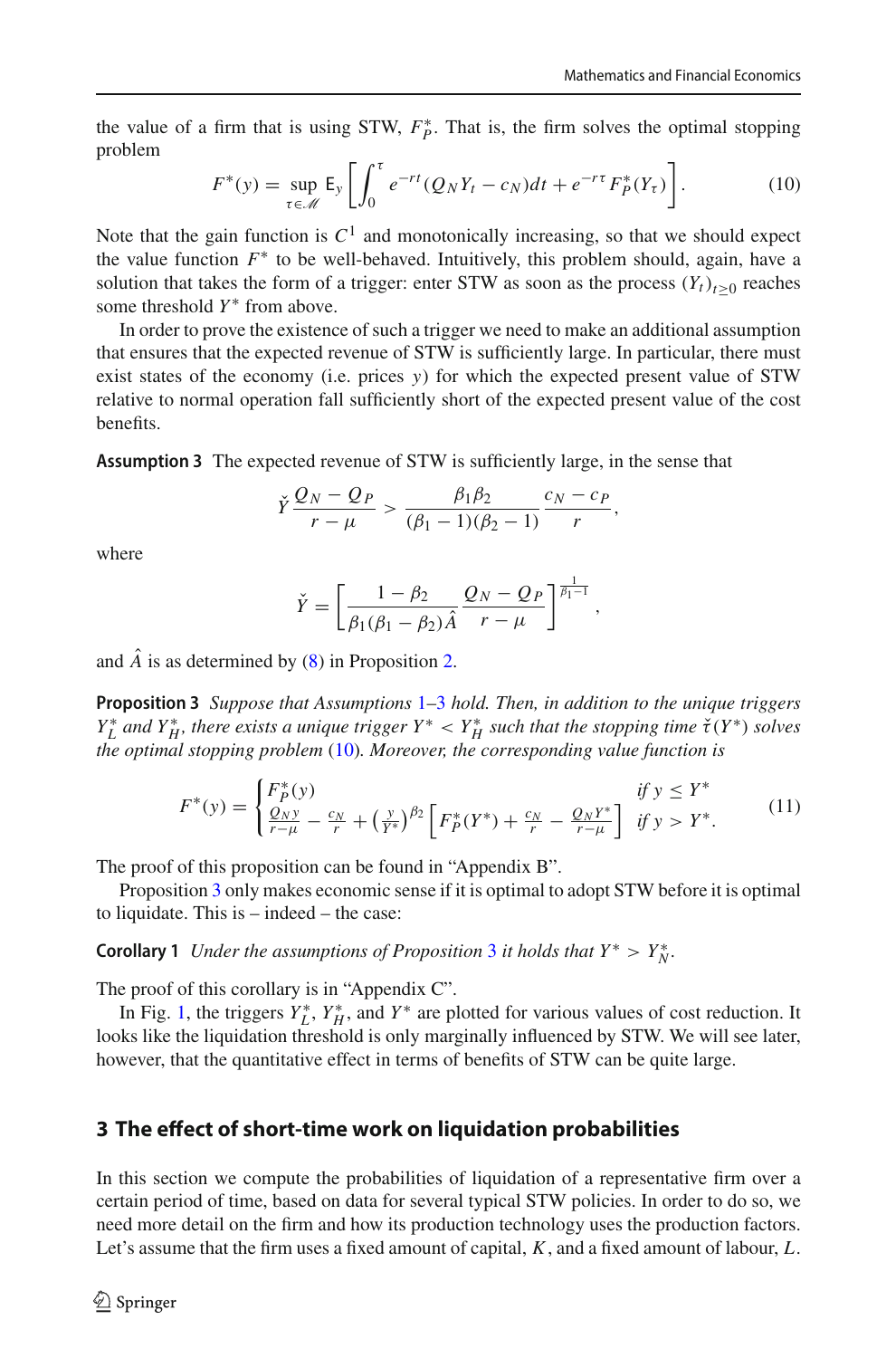

<span id="page-9-0"></span>**Fig. 1** Triggers for programme entry, programme exit, and default as a function of average production costs in STW. The base case parameters are  $Q_N = 10$ ,  $c_N = 8$ ,  $r = 0.04$ ,  $\mu = 0.03$ , and  $\sigma = 0.15$ . Note that in the base case the average costs of normal production are 0.8

The production function of the firm is assumed to be of the Cobb–Douglas type with constant returns to scale, i.e.

$$
Q_N = K^{1-\gamma} L^{\gamma}.
$$

For simplicity, we assume that the rental rate of capital is constant and equal to  $\rho$ , and that the wage rate is constant at w. So, the flow paid to providers of capital (labour) is  $\rho K$ (w*L*). Therefore,  $c_N = \rho K + wL$ . For a given production level  $Q_N$ , the firm's (static) profit maximizing capital and labour inputs depend on the parameter  $\gamma$ . In particular,

$$
L = \left(\frac{\gamma}{1-\gamma}\frac{\rho}{w}\right)^{1-\gamma} Q_N, \text{ and } K = \left(\frac{1-\gamma}{\gamma}\frac{w}{\rho}\right)^{\gamma} Q_N.
$$

Throughout this section we assume that *K* and *L* are chosen to maximize profits at production level  $O_N$ .

A STW programme is characterized by a number of parameters. First, there is the fraction of worked hours that can be entered into STW, which we denote by  $\alpha$ . This implies that

$$
Q_P = K^{1-\gamma}[(1-\alpha)L]^\gamma = (1-\alpha)^\gamma Q_N.
$$

Secondly, the programme typically specifies the drop in the wage rate, which we denote by 1−ζ . So, for each non-worked hour the worker gets paid a fraction ζ . Thirdly, the government usually only takes on a fraction  $\eta$  of the wage rate (after the reduction has been implemented), leaving the firm to pay a fraction  $1 - \eta$ . So, the cost flow of the firm drops to

$$
c_P = \rho K + (1 - \alpha)wL + \alpha(1 - \zeta)(1 - \eta)wL = c_N - \alpha(\zeta + \eta - \zeta\eta)wL.
$$

 $\circled{2}$  Springer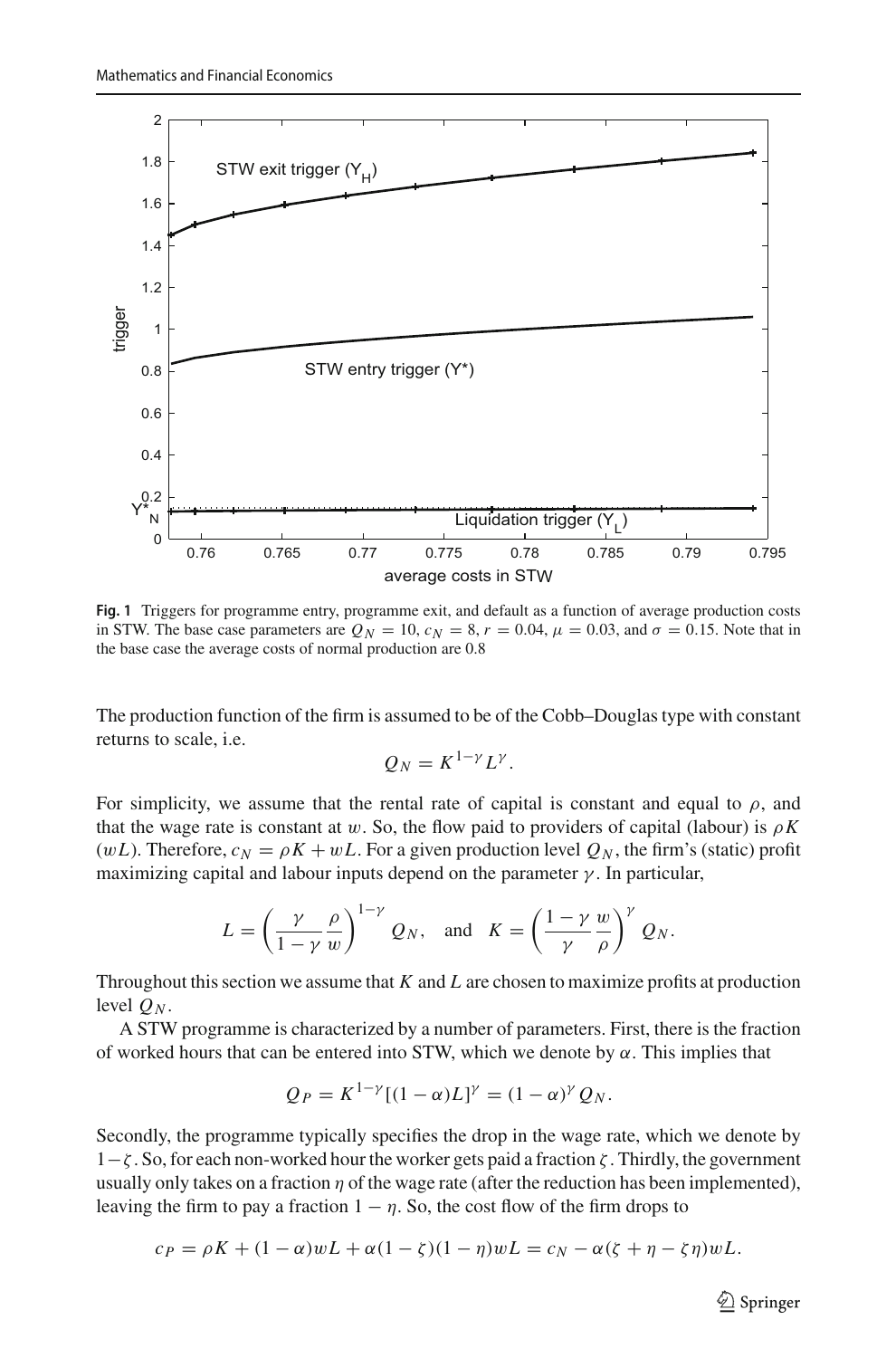<span id="page-10-2"></span><span id="page-10-1"></span><span id="page-10-0"></span>

| Table 1 Two typical STW<br>policies                        | Policy      |          | $\alpha$ |          | $\zeta$ |                  | $\eta$      |  |
|------------------------------------------------------------|-------------|----------|----------|----------|---------|------------------|-------------|--|
|                                                            | Nordic      |          | 0.63     |          | 0.78    |                  | 0.17        |  |
|                                                            | Anglo-Saxon |          | 0.38     |          | 0.62    |                  | 0.32        |  |
|                                                            |             |          |          |          |         |                  |             |  |
| Table 2 Base case parameter<br>values                      | Parameter   | r        | $\mu$    | $\sigma$ | $\rho$  | $\boldsymbol{w}$ | $Q_N$       |  |
|                                                            | Value       | 0.04     | 0.02     | 0.25     | 0.06    | 0.06             | 10          |  |
|                                                            |             |          |          |          |         |                  |             |  |
| Table 3 Values related to the<br>firm's production process | Variable    | $\gamma$ |          | Nordic   |         |                  | Anglo-Saxon |  |
|                                                            | K           | 0.25     |          | 13.1607  |         | 13.1607          |             |  |
|                                                            |             | 0.50     |          | 10       |         | 10               |             |  |
|                                                            |             | 0.75     |          | 4.3869   |         | 4.3869           |             |  |
|                                                            | L           | 0.25     |          | 4.3869   |         | 4.3869           |             |  |
|                                                            |             |          | 0.50     |          | 10      |                  | 10          |  |
|                                                            |             | 0.75     |          | 13.1607  |         | 13.1607          |             |  |
|                                                            | $Q_P$       |          | 0.25     |          | 7.7992  |                  | 8.8736      |  |
|                                                            |             |          | 0.50     |          | 6.0828  |                  | 7.8740      |  |
|                                                            |             | 0.75     |          | 4.7441   |         | 6.8970           |             |  |
|                                                            | $c_N$       | 0.25     |          | 1.0529   |         | 1.0529           |             |  |
|                                                            |             | 0.50     |          | 1.2      |         | 1.2              |             |  |
|                                                            |             | 0.75     |          | 1.0529   |         | 1.0529           |             |  |
|                                                            | $c_{P}$     | 0.25     |          | 0.9173   |         | 0.9787           |             |  |
|                                                            |             | 0.50     |          | 0.8910   |         | 1.0309           |             |  |
|                                                            |             | 0.75     |          | 0.6462   |         | 0.8303           |             |  |

Cahuc and Carcillo [\[7\]](#page-22-1) catalogue the wide variety of STW practices in OECD countries. These policies differ in virtually all relevant dimensions such as duration, maximum reduction in the number of hours worked ( $\alpha$ ), maximum reduction in salary paid (1 –  $\zeta$ ) for non-worked hours, and maximum fraction of salaries paid by the government  $(\eta)$ . In order to analyse different real-world policies we group together the Nordic countries and the Anglo-Saxon countries and study the average policies in these groups. These data are all obtained from Cahuc and Carcillo [\[7](#page-22-1)]. See Table [1](#page-10-0) for details. Note that the main difference between these policies is that the Nordic countries, typically, allow firms to cut into normal production levels more deeply, while permitting lower salary reductions.

We consider three types of firms where we differentiate between the labour intensity of the production process. In particular, we study the cases where  $\gamma = 0.25$  (relatively capital intensive),  $\gamma = 0.5$ , and  $\gamma = 0.75$  (relatively labour intensive). The other parameters values are given in Table [2.](#page-10-1) Note that all the STW policies in Table [1](#page-10-0) satisfy Assumptions [1–](#page-6-0)[3](#page-8-1) with these parameters.

For each firm we assume that  $Q_N = 10$ . In Table [3](#page-10-2) we record the normal costs of production  $(c_N)$ , the profit maximizing capital and labour input levels (*K* and *L*), and production level and costs in STW  $(Q_P \text{ and } c_P)$  under the different policies.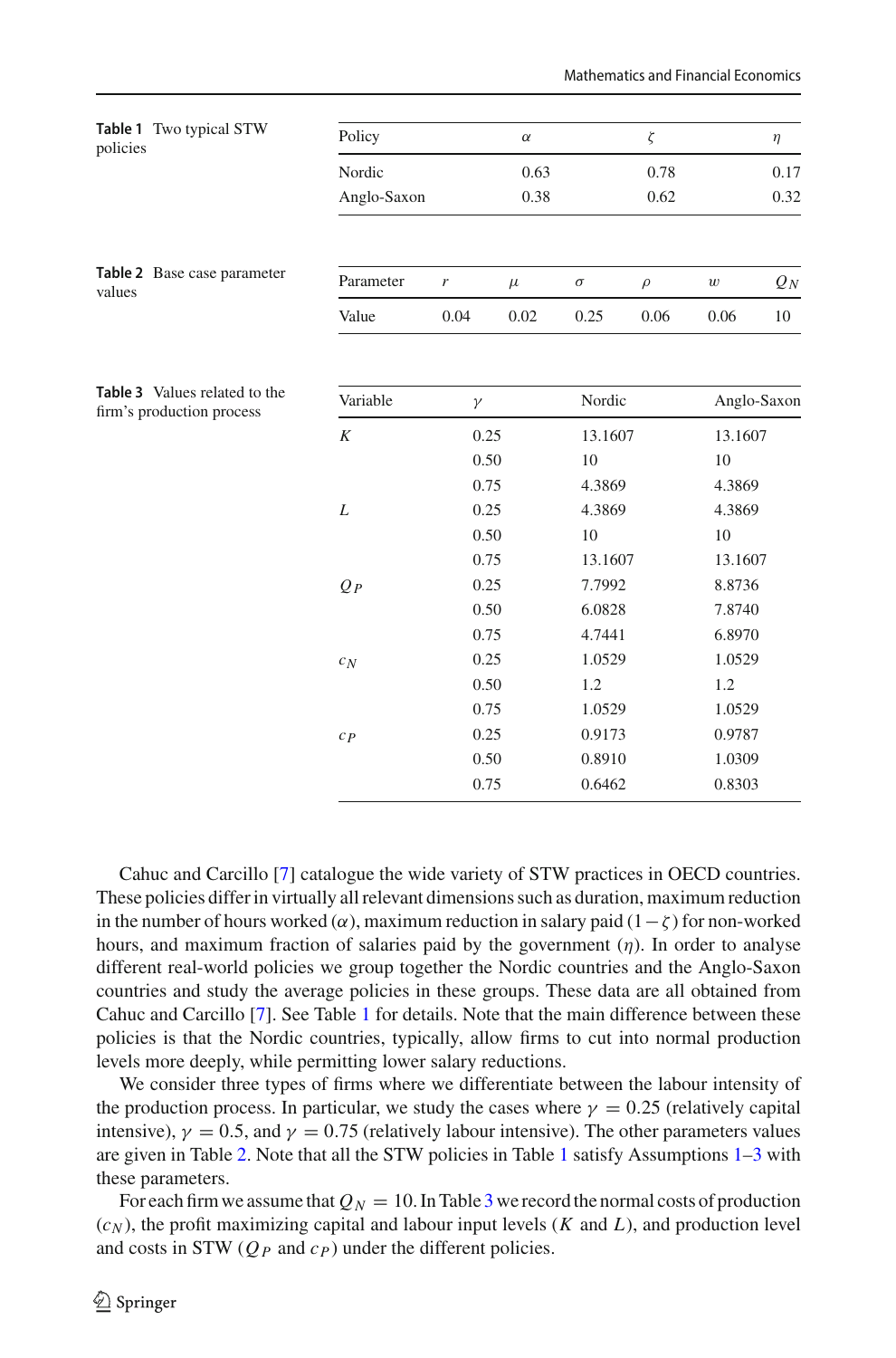<span id="page-11-0"></span>

| <b>Table 4</b> Triggers for various<br>STW policies | Variable   | $\gamma$ | Nordic | Anglo-Saxon |
|-----------------------------------------------------|------------|----------|--------|-------------|
|                                                     | $Y_N^\ast$ | 0.25     | 0.0259 | 0.0259      |
|                                                     |            | 0.50     | 0.0295 | 0.0295      |
|                                                     |            | 0.75     | 0.0259 | 0.0259      |
|                                                     | $Y^*$      | 0.25     | 0.0455 | 0.0480      |
|                                                     |            | 0.50     | 0.0566 | 0.0572      |
|                                                     |            | 0.75     | 0.0541 | 0.0524      |
|                                                     | $Y_L^*$    | 0.25     | 0.0250 | 0.0254      |
|                                                     |            | 0.50     | 0.0270 | 0.0282      |
|                                                     |            | 0.75     | 0.0218 | 0.0240      |
|                                                     | $Y_H^\ast$ | 0.25     | 0.0887 | 0.0966      |
|                                                     |            | 0.50     | 0.0840 | 0.1190      |
|                                                     |            | 0.75     | 0.1206 | 0.1127      |

These typical policies lead to different thresholds and, thus, different probabilities of eventual liquidation. The thresholds are reported in Table [4.](#page-11-0)

Figure [2](#page-12-1) shows a sample path for the process  $(Y_t)_{t\geq0}$ , which illustrates the goal of STW policies. Here the current state of the economy is fairly low to start with and if no STW were available the firm would liquidate in about 1.8 years' time. With a Nordic style STW programme, the firm, along this particular sample path, would enter STW after approximately 0.2 years, where it remains for approximately 4.7 years. After that period it returns to normal production levels and, crucially, it is still productive after 5 years. Note that after about 2 years the firm almost liquidates, but the economy recovers in time to prevent liquidation from being the optimal choice.

In order to judge the efficacy of different STW policies, we compute the following probabilities:

- 1. that the firm liquidates within, say, *T* years, and
- 2. that the firm uses the STW measure within *T* years.

As long as  $Y_0 \equiv y > Y^*$ , it can easily be derived from results for arithmetic Brownian motion as reported in, for example [\[12,](#page-23-8) Section 3.7], that these two probabilities are given by

$$
P_y \left( \inf_{0 \le t \le T} Y_t \le Y_N^* \right) = \Phi \left( \frac{-\log(y/Y_N^*) + (0.5\sigma^2 - \mu)T)}{\sigma\sqrt{T}} \right) + \exp \left\{ \frac{\sigma^2 - 2\mu}{\sigma^2} \log \left( \frac{y}{Y_N^*} \right) \right\} \Phi \left( \frac{-\log(y/Y_N^*) - (0.5\sigma^2 - \mu)T}{\sigma\sqrt{T}} \right),
$$

and

$$
P_y \left( \inf_{0 \le t \le T} Y_t \le Y^* \right) = \Phi \left( \frac{-\log(y/Y^*) + (.5\sigma^2 - \mu)T}{\sigma\sqrt{T}} \right) + \exp \left\{ \frac{\sigma^2 - 2\mu}{\sigma^2} \log \left( \frac{y}{Y^*} \right) \right\} \Phi \left( \frac{-\log(y/Y^*) - (.5\sigma^2 - \mu)T}{\sigma\sqrt{T}} \right),
$$

respectively. Here  $\Phi$  denotes the distribution function of the standard normal distribution.

 $\hat{\mathfrak{D}}$  Springer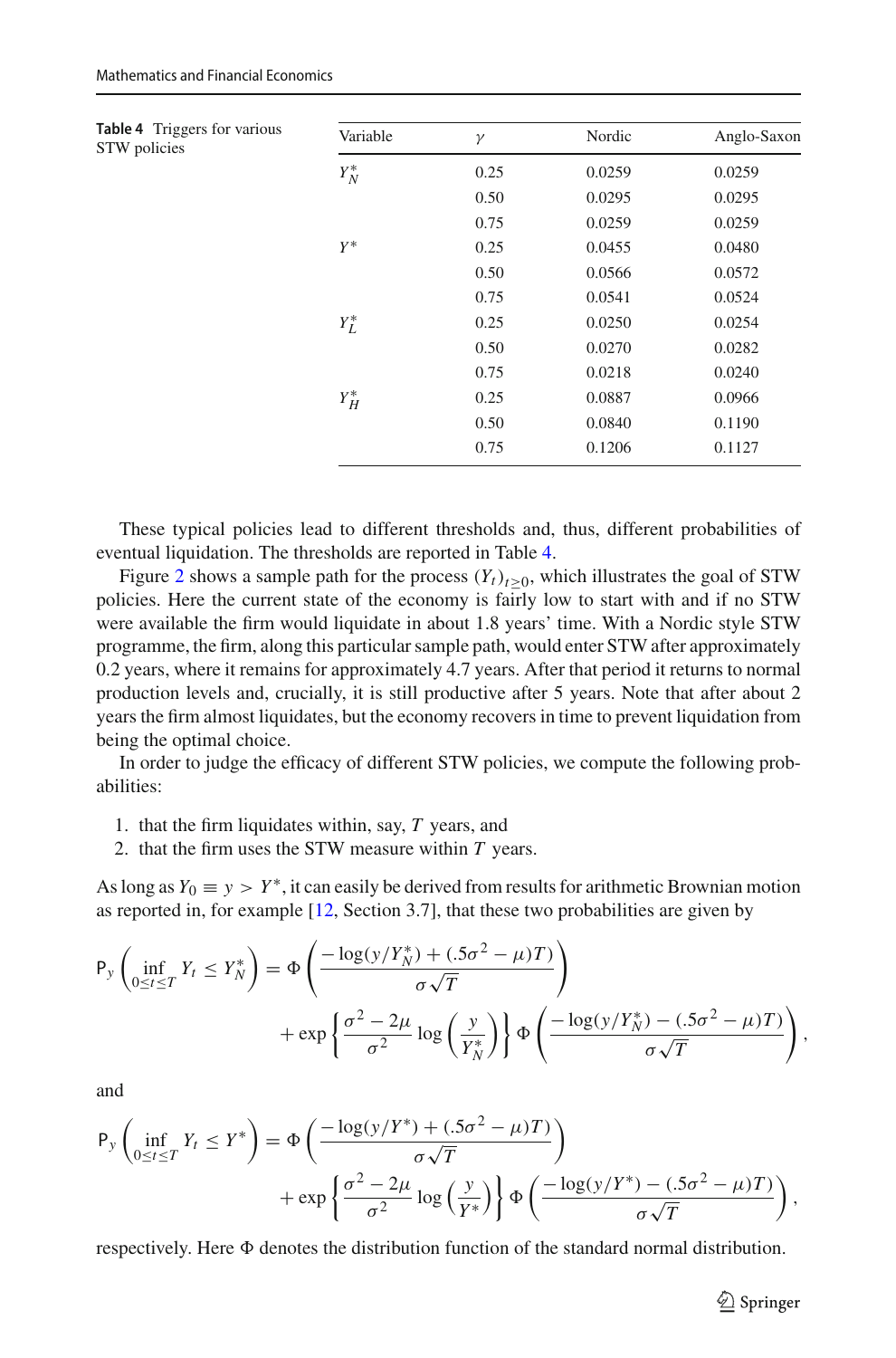

<span id="page-12-1"></span>**Fig. 2** A sample path for the process  $(Y_t)_{t>0}$  with triggers based on the base case firm scenario and a Nordicstyle STW policy

The probability of liquidation within *T* years when the firm can use STW is very cumbersome to compute analytically, because of the multiple conditionalities involved. Recall that there are two possible liquidation scenarios:

- 1. the firm enters STW at  $Y^*$  after which  $Y^*_{L}$  is reached before  $Y^*_{H}$ , and
- 2. the firm enters STW at  $Y^*$  after which  $Y^*_{H}$  is reached before  $Y^*_{L}$ , and liquidation then takes place as soon as  $Y_N^*$  is reached.

So, rather than pursuing analytical expressions for the liquidation probability in the presence of STW, we obtain estimates of this liquidation probability by simulating 50,000 sample paths.

For different values of *y* and  $T = 5$  these liquidation probabilities are reported in Table [5.](#page-13-0) The probabilities of entering STW are given in Table [6.](#page-13-1) As starting points we consider the initial states 1.5*Y*<sup>\*</sup><sub>*N*</sub></sub> (relatively weak economy), 2*Y*<sup>\*</sup><sub>*N*</sub>, and 3*Y*<sup>\*</sup><sub>*N*</sub></sub> (relatively benign economy), based on the threshold  $Y_N^*$  for the case  $\gamma = 1/2$ .

Note that under the Anglo-Saxon policy it is more likely that a firm enters the STW policy. However, under the Nordic policy the probability of firm liquidation is lower than under the Anglo-Saxon policy.

# <span id="page-12-0"></span>**4 Welfare effects of short-time work**

In this section we compare the total value of the firm and the total discounted stream of wages for workers under different STW scenarios. In order to do so, we need more detail on the firm and how its revenues are split between workers, capitalists and shareholders, for which we use the basic set-up used in Sect. [3.](#page-8-0) The surplus created by the firm (profit) is paid in full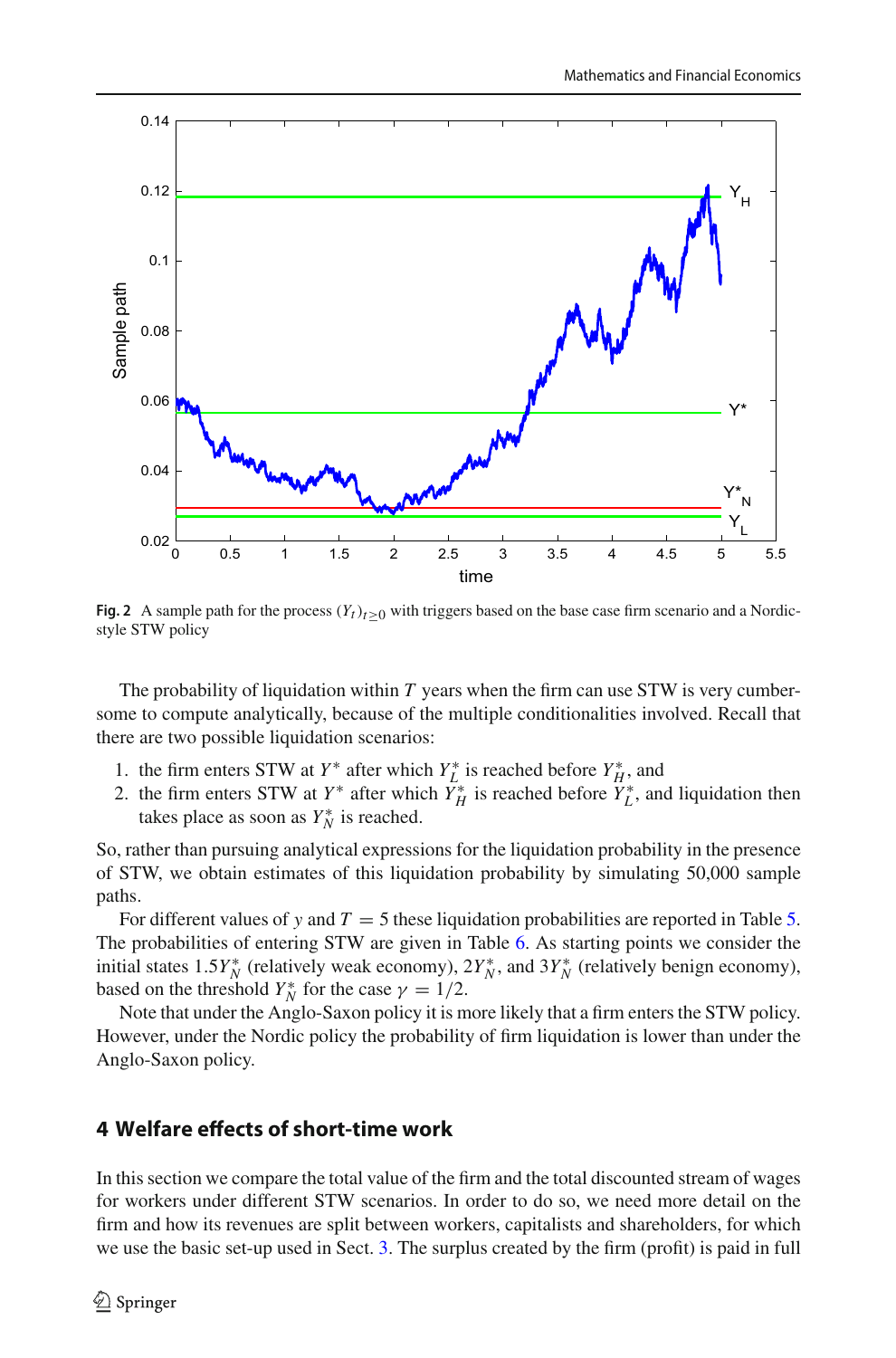<span id="page-13-1"></span><span id="page-13-0"></span>

| <b>Table 5</b> Liquidation probabilities<br>(exact without STW, simulated<br>with STW) for various STW | $\gamma$ | $\mathcal{Y}$ | No STW | Nordic       | Anglo-Saxon |
|--------------------------------------------------------------------------------------------------------|----------|---------------|--------|--------------|-------------|
|                                                                                                        | 0.25     | 0.0442        | 0.3706 | 0.3374       | 0.3489      |
| policies                                                                                               |          | 0.0589        | 0.1624 | 0.1528       | 0.1520      |
|                                                                                                        |          | 0.0884        | 0.0346 | 0.0288       | 0.0494      |
|                                                                                                        | 0.50     | 0.0442        | 0.5026 | 0.4109       | 0.4481      |
|                                                                                                        |          | 0.0589        | 0.2428 | 0.1866       | 0.2108      |
|                                                                                                        |          | 0.0884        | 0.0600 | 0.0406       | 0.0494      |
|                                                                                                        | 0.75     | 0.0442        | 0.3706 | 0.2288       | 0.2982      |
|                                                                                                        |          | 0.0589        | 0.1624 | 0.0880       | 0.1245      |
|                                                                                                        |          | 0.0884        | 0.0346 | 0.0152       | 0.0239      |
| Table 6 Probabilities (exact) of<br>entering STW for various STW<br>policies                           |          |               |        |              |             |
|                                                                                                        | $\gamma$ | y             |        | Nordic       | Anglo-Saxon |
|                                                                                                        | 0.25     | 0.0442        |        | 1            | 1           |
|                                                                                                        |          | 0.0589        |        | 0.6718       | 0.7392      |
|                                                                                                        |          | 0.0884        |        | 0.2630       | 0.3055      |
|                                                                                                        | 0.50     | 0.0442        |        | 1            | 1           |
|                                                                                                        |          | 0.0589        |        | 0.9488       | 0.9620      |
|                                                                                                        |          | 0.0884        |        | 0.4594       | 0.4703      |
|                                                                                                        | 0.75     | 0.0442        |        | $\mathbf{1}$ | 1           |
|                                                                                                        |          | 0.0589        |        | 0.8922       | 0.8513      |
|                                                                                                        | 0.0884   |               |        | 0.4144       | 0.3835      |

to the firm's shareholders. The rental rate of capital,  $\rho$ , is, like the wage rate w, assumed to be exogenously given.

The welfare effects of STW depend crucially on the way payoffs related to possible future events (like entering STW, exiting STW and returning to normal production, etc.) are discounted. For a firm operating in STW, denote

$$
\hat{\nu}_{y}(Y_{L}^{*}, Y_{H}^{*}) := \mathsf{E}_{y}\bigg[e^{-r\hat{\tau}(Y_{H}^{*})}\bigg|\hat{\tau}(Y_{H}^{*}) < \check{\tau}(Y_{L}^{*})\bigg] \mathsf{P}_{y}(\hat{\tau}(Y_{H}^{*}) < \check{\tau}(Y_{L}^{*})), \text{ and}
$$
\n
$$
\check{\nu}_{y}(Y_{L}^{*}, Y_{H}^{*}) := \mathsf{E}_{y}\bigg[e^{-r\check{\tau}(Y_{L}^{*})}\bigg|\hat{\tau}(Y_{H}^{*}) > \check{\tau}(Y_{L}^{*})\bigg] \mathsf{P}_{y}(\hat{\tau}(Y_{H}^{*}) > \check{\tau}(Y_{L}^{*})).
$$

In Proposition [2](#page-7-0) we have already used the fact that (see, for example, [\[20](#page-23-7), Section 5.9.1]):

$$
\hat{\nu}_y(Y_L^*, Y_H^*) = \frac{y^{\beta_1}(Y_L^*)^{\beta_2} - (Y_L^*)^{\beta_1} y^{\beta_2}}{(Y_H^*)^{\beta_1} (Y_L^*)^{\beta_2} - (Y_L^*)^{\beta_1} (Y_H^*)^{\beta_2}}, \text{ and}
$$
  

$$
\check{\nu}_y(Y_L^*, Y_H^*) = \frac{(Y_H^*)^{\beta_1} y^{\beta_2} - y^{\beta_1} (Y_H^*)^{\beta_2}}{(Y_H^*)^{\beta_1} (Y_L^*)^{\beta_2} - (Y_L^*)^{\beta_1} (Y_H^*)^{\beta_2}},
$$

where  $\beta_1 > 1$  and  $\beta_2 < 0$  are the solutions to the quadratic equation [\(2\)](#page-5-3).

<span id="page-13-2"></span>We assume that unemployment incurs a sunk cost equal to a fraction  $\chi$  of discounted life-time earnings. It has been estimated [\[8](#page-22-2)] that  $\chi = 0.11$ , increasing to  $\chi = 0.19$  in times of recession. Denoting the present value of expected payouts to capitalists, workers, and shareholders (all discounted at the same rate  $r$ ) by  $V_k$ ,  $V_\ell$ , and  $V_s$ , respectively, we find the following.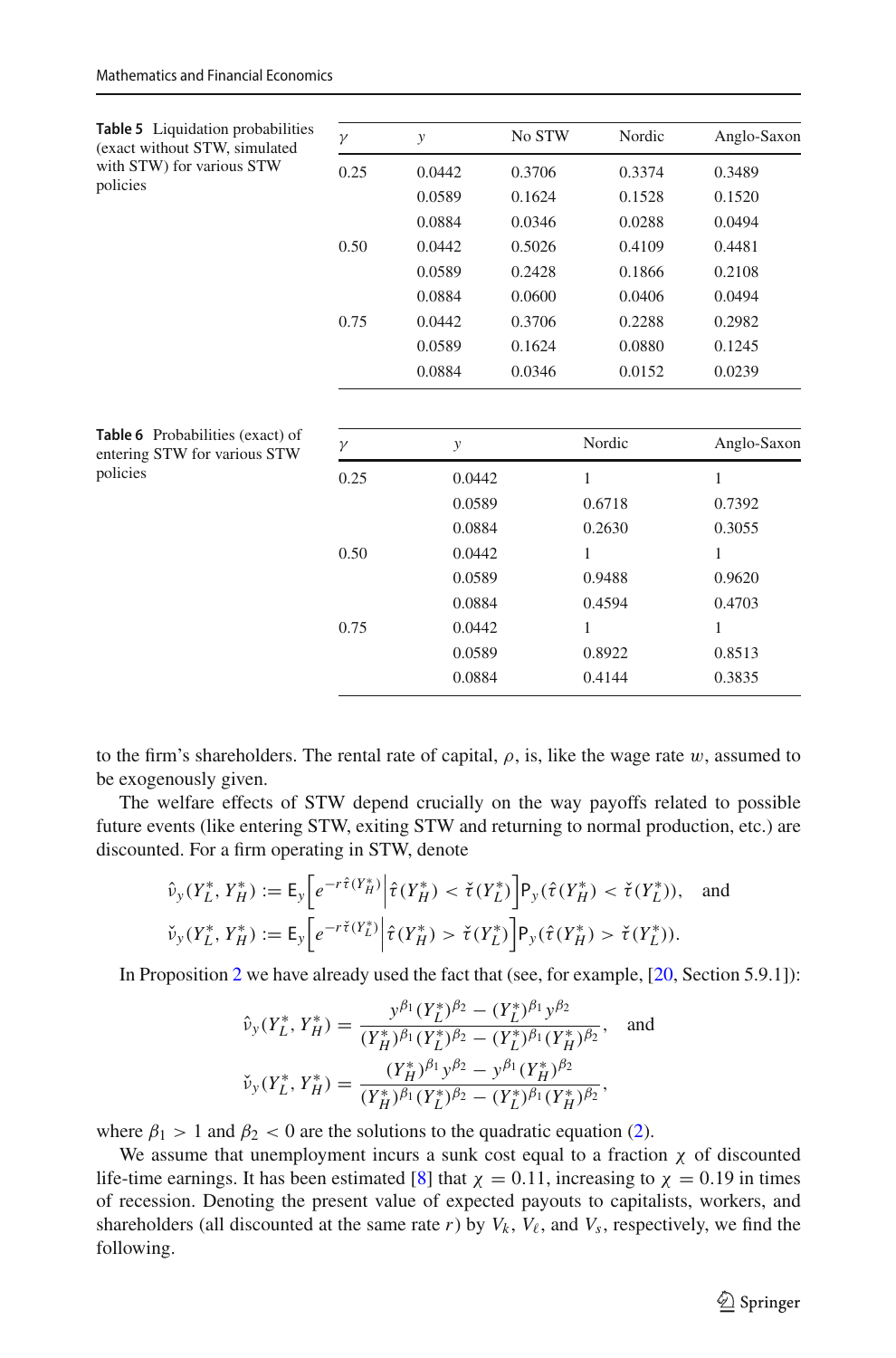**Lemma 1** *If the current value of the state-variable is y, then*

$$
V_k(y) = \left[1 - \left(\frac{y}{Y_N^*}\right)^{\beta_2}\right] \frac{\rho}{r} K,
$$
  
\n
$$
V_\ell(y) = \left[1 - (1 + \chi) \left(\frac{y}{Y_N^*}\right)^{\beta_2}\right] \frac{w}{r} L, \text{ and}
$$
  
\n
$$
V_s(y) = \left[1 - \left(\frac{y}{Y_N^*}\right)^{\beta_2}\right] \left[\frac{Q_N y}{r - \mu} - \frac{c_N}{r}\right].
$$

<span id="page-14-0"></span>We can now compute the value for each stakeholder (capitalist, worker, shareholder) under an STW programme.

**Lemma 2** *If the current value of the state-variable is y, then*

$$
V_{k}^{STW}(y) = \left[1 - \left(\frac{y}{Y_{N}^{*}}\right)^{\beta_{2}} \left(\hat{v}_{Y^{*}}(Y_{L}^{*}, Y_{H}^{*}) \left(\frac{Y_{H}^{*}}{Y_{N}^{*}}\right)^{\beta_{2}} + \check{v}_{Y^{*}}(Y_{L}^{*}, Y_{H}^{*})\right)\right] \frac{\rho}{r} K,
$$
\n
$$
V_{\ell}^{STW}(y) = \left\{1 + \left(\frac{y}{Y^{*}}\right)^{\beta_{2}} \left[-1 + \left(1 - \check{v}_{Y^{*}}(Y_{L}^{*}, Y_{H}^{*}) - \hat{v}_{Y^{*}}(Y_{L}^{*}, Y_{H}^{*})\right) \left(1 - \alpha(1 - \zeta)\right)\right.\right.
$$
\n
$$
+ \hat{v}_{Y^{*}}(Y_{L}^{*}, Y_{H}^{*}) \left(1 - \left(\frac{Y_{H}}{Y_{N}^{*}}\right)^{\beta_{2}}\right) - \chi \left(\check{v}_{Y^{*}}(Y_{L}^{*}, Y_{H}^{*}) + \hat{v}_{Y^{*}}(Y_{L}^{*}, Y_{H}^{*}) \left(\frac{Y_{H}^{*}}{Y_{N}^{*}}\right)^{\beta_{2}}\right)\right]\right\} \frac{wL}{r}
$$
\n
$$
V_{s}^{STW}(y) = \left(1 - \left(\frac{y}{Y^{*}}\right)^{\beta_{2}}\right) \left(\frac{Q_{N}y}{r - \mu} - \frac{c_{N}}{r}\right)
$$
\n
$$
+ \left(\frac{y}{Y^{*}}\right)^{\beta_{2}} \left(1 - \hat{v}_{Y^{*}}(Y_{L}^{*}, Y_{H}^{*}) - \check{v}_{Y^{*}}(Y_{L}^{*}, Y_{H}^{*})\right)\left(\frac{Q_{P}y}{r - \mu} - \frac{c_{P}}{r}\right)
$$
\n
$$
+ \left(\frac{y}{Y^{*}}\right)^{\beta_{2}} \hat{v}_{Y^{*}}(Y_{L}^{*}, Y_{H}^{*}) \left(1 - \left(\frac{Y_{H}^{*}}{Y_{N}^{*}}\right)^{\beta_{2}}\right) \left(\frac{Q_{N}y}{r - \mu} - \frac{c_{N}}{r}\right).
$$

The proof can be found in "Appendix E".

Typically, nordic STW programmes look more generous to workers in that they allow for a higher reduction in wage costs, lower reductions in salaries paid, and higher fractions of salaries paid for by the government. This would suggest that workers are better off in Nordic countries whereas shareholders are better off in Anglo-Saxon countries. The numerical analysis below shows that this intuition is incorrect.

The values to different stakeholders depend on the current price level in the market. Again we consider the initial states  $1.5Y_N^*$ ,  $2Y_N^*$ , and  $3Y_N^*$ , based on the threshold  $Y_N^*$  for the case  $\gamma = 1/2$ . The values to each stakeholder of the different policies are reported in Tables [7,](#page-15-0) [8,](#page-15-1) [9](#page-15-2) and [10.](#page-16-1)

This numerical analysis indicates, firstly, that the biggest beneficiaries of STW are the capitalists. The benefit to workers is actually often negative. The intuition for this seeming paradox is simple: labour is the only production factor that is reduced in STW. By saving on wage costs the firm increases its life-span and, thus, the period of time during which the full rental costs of capital can be paid.

The occasional negative benefit to labour occurs because the decrease in the present value of sunk costs of unemployment is more than off-set by the decrease in the present value of the reduction in wages over the STW period. Note that the latter are discounted less than the former.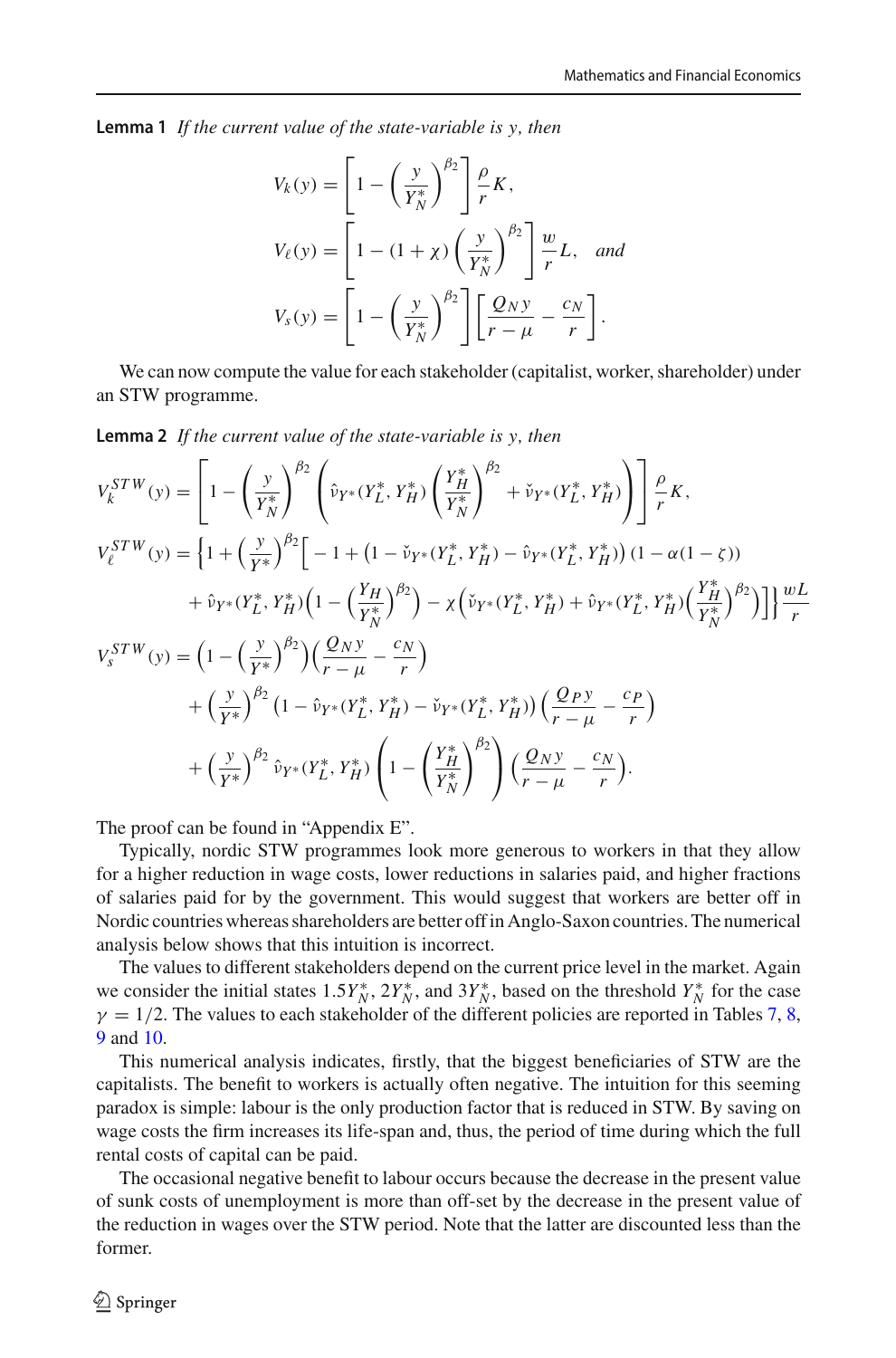<span id="page-15-1"></span>

| <b>Table 8</b> Value to workers,<br>including sunk costs of | $\gamma$ | $\mathbf{y}$  | No STW  | Nordic          | Anglo-Saxon      |
|-------------------------------------------------------------|----------|---------------|---------|-----------------|------------------|
| unemployment (% change                                      | 0.25     | 0.0442        | 2.2284  | $2.1561(-3.25)$ | $2.0901(-6.21)$  |
| relative to no STW in brackets)                             |          | 0.0589        | 3.2840  | $3.2224(-1.88)$ | $3.1577(-3.84)$  |
|                                                             |          | 0.0884        | 4.3519  | $4.3103(-0.96)$ | $4.2666(-1.96)$  |
|                                                             | 0.50     | 0.0442        | 3.7441  | 4.1049 (9.64)   | $3.7177(-0.70)$  |
|                                                             |          | 0.0589        | 6.4741  | 6.5215(0.73)    | $6.2366(-3.67)$  |
|                                                             |          | 0.0884        | 9.2362  | 9.2683(0.35)    | $9.0757(-1.74)$  |
|                                                             | 0.75     | 0.0442        | 6.6853  | 7.6319 (14.16)  | 6.7548(1.04)     |
|                                                             |          | 0.0589        | 9.8519  | 10.2969 (4.52)  | $9.5610(-1.38)$  |
|                                                             |          | 0.0884        | 13.0557 | 13.3565 (2.30)  | $12.9637(-0.70)$ |
|                                                             |          |               |         |                 |                  |
| Table 9 Value to workers,<br>excluding sunk costs of        | $\gamma$ | $\mathcal{Y}$ | No STW  | Nordic          | Anglo-Saxon      |
| unemployment (% change<br>relative to no STW in brackets)   | 0.25     | 0.0442        | 2.6597  | $2.5759(-3.15)$ | $2.5143(-5.47)$  |
|                                                             |          | 0.0589        | 3.6106  | $3.5405(-1.94)$ | $3.4793(-3.69)$  |
|                                                             |          | 0.0884        | 4.5727  | $4.5253(-1.04)$ | $4.4839(-1.94)$  |
|                                                             | 0.50     | 0.0442        | 4.8595  | 5.1363 (5.69)   | $4.7891(-1.45)$  |
|                                                             |          | 0.0589        | 7.3190  | $7.3084(-0.15)$ | $7.0512(-3.66)$  |
|                                                             |          | 0.0884        | 9.8074  | $9.8002(-0.07)$ | $9.6264(-1.85)$  |
|                                                             | 0.75     | 0.0442        | 7.9791  | 8.7452 (9.60)   | $7.9649(-0.18)$  |
|                                                             |          | 0.0589        | 10.8319 | 11.1492 (2.93)  | $10.6364(-1.80)$ |
|                                                             |          | 0.0884        | 13.7182 | 13.9327 (1.56)  | $13.5861(-0.96)$ |

<span id="page-15-0"></span>

|           | <b>Table 7</b> Value to capitalists (% |
|-----------|----------------------------------------|
|           | change relative to no STW in           |
| brackets) |                                        |

| No STW<br>Nordic<br>y<br>γ<br>0.25<br>0.0442<br>7.9791<br>8.2935 (3.94)<br>11.0660(2.16)<br>0.0589<br>10.8319<br>0.0884<br>13.8765 (1.15)<br>13.7182<br>0.0442<br>5.6241 (15.73)<br>0.50<br>4.8595 |                |
|----------------------------------------------------------------------------------------------------------------------------------------------------------------------------------------------------|----------------|
|                                                                                                                                                                                                    | Anglo-Saxon    |
|                                                                                                                                                                                                    | 8.1727 (2.43)  |
|                                                                                                                                                                                                    | 10.9724 (1.30) |
|                                                                                                                                                                                                    | 13.8132 (0.69) |
|                                                                                                                                                                                                    | 5.2603(8.25)   |
| 0.0589<br>7.8465 (7.21)<br>7.3190                                                                                                                                                                  | 7.5944 (3.76)  |
| 0.0884<br>10.1640 (3.63)<br>9.8074                                                                                                                                                                 | 9.9936 (1.90)  |
| 3.2068 (20.57)<br>0.0442<br>2.6597<br>0.75                                                                                                                                                         | 2.9136 (9.55)  |
| 3.9978 (10.72)<br>0.0589<br>3.6106                                                                                                                                                                 | 3.7907 (4.99)  |
| 4.8344 (5.72)<br>0.0884<br>4.5727                                                                                                                                                                  | 4.6945(2.66)   |

<span id="page-15-2"></span>Secondly, the firm chooses its policy to maximize the value to shareholders, so it is no surprise that this value is positively affected by STW.

Next, all stakeholders are better off in the typical Nordic scenario than the typical Anglo-Saxon scenario. This suggest that more generous STW programmes do not necessarily hurt capitalists and shareholders. The reason for this might be that, even though firms under a Nordic policy pay more for non-worked hours, they are also allowed to reduce the number of hours worked more.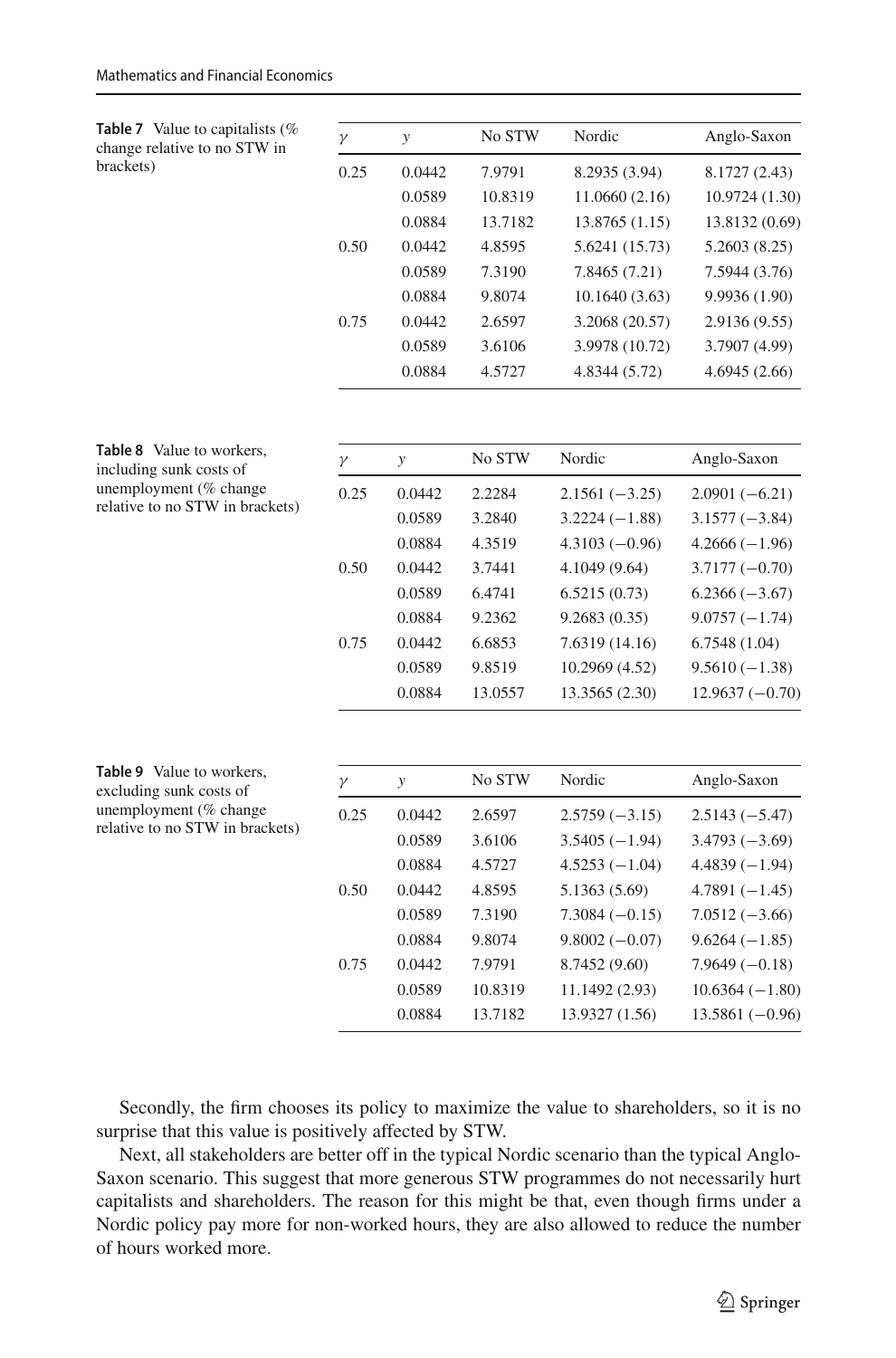<span id="page-16-1"></span>

| <b>Table 10</b> Value to shareholders<br>(% change relative to no STW in<br>brackets) | $\gamma$ | $\mathcal{Y}$ | No STW  | Nordic         | Anglo-Saxon    |
|---------------------------------------------------------------------------------------|----------|---------------|---------|----------------|----------------|
|                                                                                       | 0.25     | 0.0442        | 3.7633  | 3.9231(4.25)   | 3.8687(2.80)   |
|                                                                                       |          | 0.0589        | 9.1969  | 9.3183(1.32)   | 9.2785(0.89)   |
|                                                                                       |          | 0.0884        | 21.9765 | 22.0586 (0.37) | 22.0317 (0.25) |
|                                                                                       | 0.50     | 0.0442        | 2.4242  | 2.9588 (22.05) | 2.7068 (11.66) |
|                                                                                       |          | 0.0589        | 7.2904  | 7.7709 (6.59)  | 7.5495(3.55)   |
|                                                                                       |          | 0.0884        | 19.4959 | 19.8208 (1.67) | 19.6711 (0.90) |
|                                                                                       | 0.75     | 0.0442        | 3.7633  | 4.7392 (25.93) | 4.2104 (11.88) |
|                                                                                       |          | 0.0589        | 9.1967  | 10.0047 (8.78) | 9.5610 (3.96)  |
|                                                                                       |          | 0.0884        | 21.9765 | 22.5226 (2.48) | 22.2226 (1.12) |

As a final note, observe that since in the Cobb–Douglas technology capital and labour are interchangeable, an alternative to STW could be to negotiate a "pay holiday" between the firm and the capitalists. In such a scenario the roles between capital and labour would be reversed and it would be the workers who are more protected against a drop in the firm's value. Of course, a combination of the two approaches would share the losses more equally.

## <span id="page-16-0"></span>**5 Concluding remarks**

In this paper we studied a firm that can make use of a short-time work programme. Using a real options approach we derived the optimal thresholds for the firm to adopt STW and, once entered, when to exit and revert to normal production levels, or to liquidate. The liquidation threshold is computed both when the firm is using STW and when it is not. We show that a firm that is using STW will liquidate later than a firm that is not using it.

In practice, details of STW are highly variable between (OECD) countries. Our numerical computations are based on three different scenarios. One takes the STW details as they are common in Northern European countries. The second scenario looks at the way STW has been implemented typically in Anglo-Saxon countries. We take the point of view of a government and calculate the benefits to society of STW by a dynamic benefit-to-cost ratio and find that the dBCR is typically very small and far below unity. This happens because the benefits of STW accrue later in time than when the costs are incurred and are, thus, discounted more. This shows the importance of a stochastic dynamic approach to analysing such measures.

We also study the value of STW to different stakeholders in the firm. It turns out that workers are actually the worst off. STW is better for capitalists and shareholders. This happens because STW extends the life of the firm, so that capitalists get fully paid throughout that time while workers receive lower wages. Shareholders benefit through the option value that is generated by the presence of STW. We suggest that a "pay holiday" on capital goods payments could lead to similar results as STW but would protect the worker more. This suggests that a balanced approach may provide a better balance between costs and benefits of STW.

We list three possible extensions of this research. First, it would be interesting to make the duration that the firms can use STW time dependent. With such a model one could calculate the optimal duration of the programme both from a firm's and society perspective. Second, one could investigate what the effect would be from the possibility to make use of the programme more than once. Would firms adopt STW earlier? Would they exit earlier?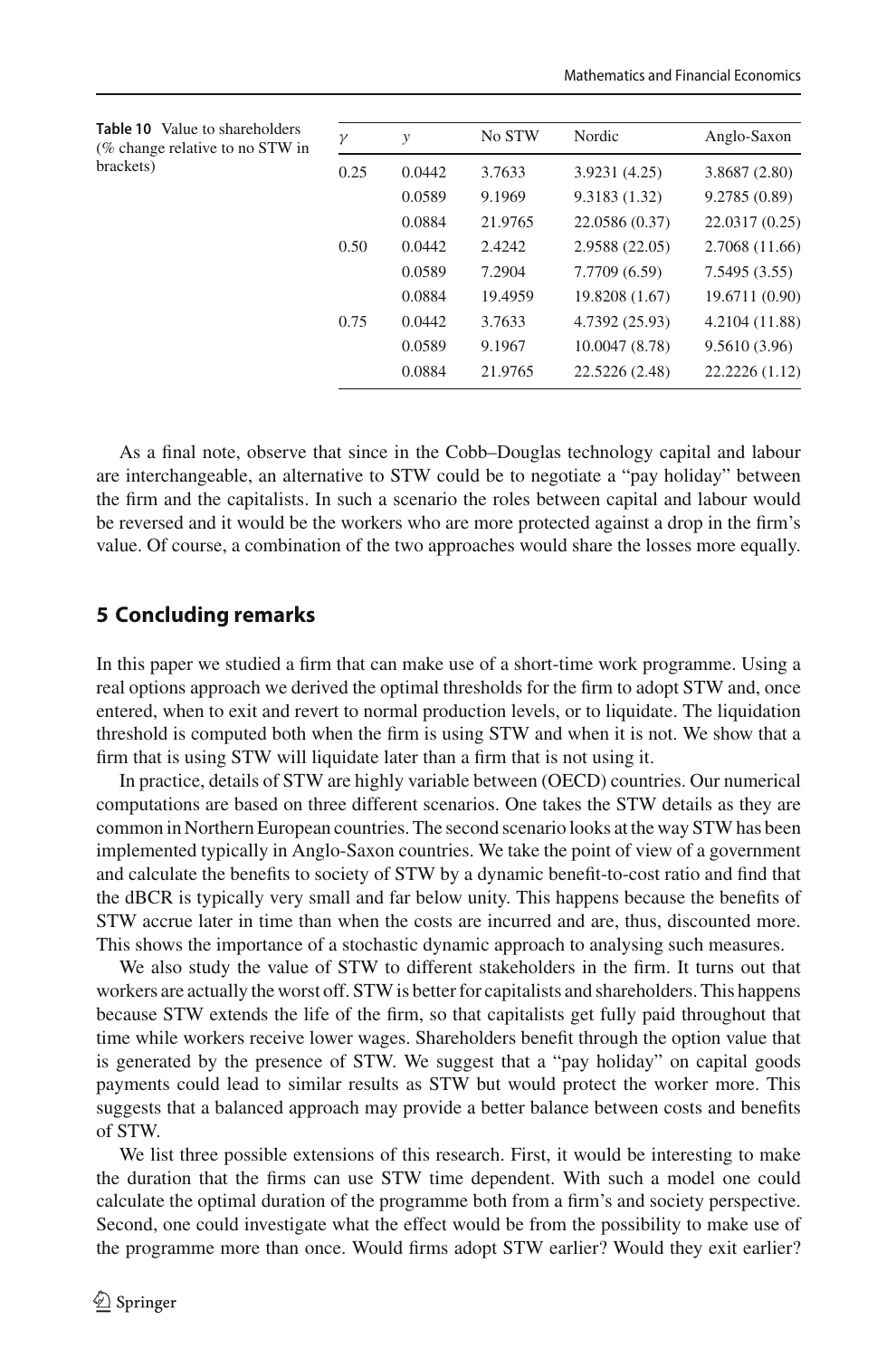Would this be beneficial for society? Third, it could be interesting to study the effect of STW in a competitive setting. How is the entry threshold of one firm affected by actions of other firms? What if a firm is in competition with another firm that is based in a country where STW measures do not exist? Finally, this paper has not addressed the effect of STW on the labour market. An important question to be asked is whether STW unfairly advantages workers employed in firms that have access to STW over workers who are not.

**Open Access** This article is licensed under a Creative Commons Attribution 4.0 International License, which permits use, sharing, adaptation, distribution and reproduction in any medium or format, as long as you give appropriate credit to the original author(s) and the source, provide a link to the Creative Commons licence, and indicate if changes were made. The images or other third party material in this article are included in the article's Creative Commons licence, unless indicated otherwise in a credit line to the material. If material is not included in the article's Creative Commons licence and your intended use is not permitted by statutory regulation or exceeds the permitted use, you will need to obtain permission directly from the copyright holder. To view a copy of this licence, visit [http://creativecommons.org/licenses/by/4.0/.](http://creativecommons.org/licenses/by/4.0/)

#### **Appendix A: Proof of Proposition [2](#page-7-0)**

1. The optimal stopping problem [\(4\)](#page-6-1) can be written as

$$
F_P^*(y) = \frac{Q_P y}{r - \mu} - \frac{c}{r} + \sup_{\tau} \mathsf{E}_y \left[ e^{-r\tau} \max \left\{ G_L(Y_\tau), G_H(Y_\tau) \right\} \right],\tag{12}
$$

where

$$
G_L(y) = -F_P(y) = \frac{c_P}{r} - \frac{Q_P y}{r - \mu}, \text{ and}
$$
  
\n
$$
G_H(y) = F_N^*(y) - F_P(y) = \frac{Q_N - Q_P}{r - \mu} y - \frac{c_N - c_P}{r} + \left(\frac{y}{Y_N^*}\right)^{\beta_2} \left[\frac{c_N}{r} - \frac{Q_N Y_N^*}{r - \mu}\right].
$$

Note that  $G_H(y) > G_L(y)$  if, and only if,  $y > Y_N^*$ , and that  $G_H(Y_N^*) = G_L(Y_N^*)$  and  $G'_H(Y_N^*) = G'_L(Y_N^*)$ . Hence, the gain function  $y \mapsto \max\{G_L(y), G_H(y)\}$  is  $C^1$  everywhere.

Define the function  $G : \mathbb{R}_+ \to \mathbb{R}$  by

$$
G(y) = 1_{y \le Y_N^*} G_L(y) + 1_{y > Y_N^*} G_H(y),
$$

so that  $G = G_L \vee G_H$ . Note that *G* is  $C^2$  on  $\mathbb{R}_+ \setminus \{Y_N^*\}.$ 2. From Peskir and Shiryaev [\[18\]](#page-23-9) it follows that we need to find a set  $\mathscr{C} \subset \mathbb{R}_+$  and a function  $F_P^* \in C^2(\mathbb{R}_+ \setminus \partial \mathcal{C})$ , which dominates *G* on  $\mathbb{R}_+$ , that solve the free-boundary problem

<span id="page-17-0"></span>
$$
\begin{cases}\n\mathcal{L}F_P^* - rF_P^* = 0 \quad \text{on } \mathscr{C} \\
F_P^* > G \quad \text{on } \mathscr{C}, \text{ and } F_P^* = G \quad \text{on } \mathbb{R}_+ \backslash \mathscr{C} \\
\frac{\partial F_P^*}{\partial y} = \frac{\partial G}{\partial y} \\
\frac{\partial G}{\partial y} = \frac{\partial G}{\partial y} \quad \text{(13)}\n\end{cases}
$$

Here  $\mathscr L$  denotes the characteristic operator of  $(Y_t)_{t \geq 0}$ , i.e., for any  $\varphi \in C^2$ ,

$$
\mathcal{L}\varphi(y) = \frac{1}{2}\sigma^2 y^2 \varphi''(y) + \mu \varphi'(y).
$$

3. On  $\mathbb{R}_+$ , define the functions  $\hat{\varphi} : \mathbb{R}_+ \to \mathbb{R}_+$  and  $\check{\varphi} : \mathbb{R}_+ \to \mathbb{R}_+$ , by

$$
\hat{\varphi}(y) = y^{\beta_1}
$$
, and  $\check{\varphi}(y) = y^{\beta_2}$ . (14)

 $\circled{2}$  Springer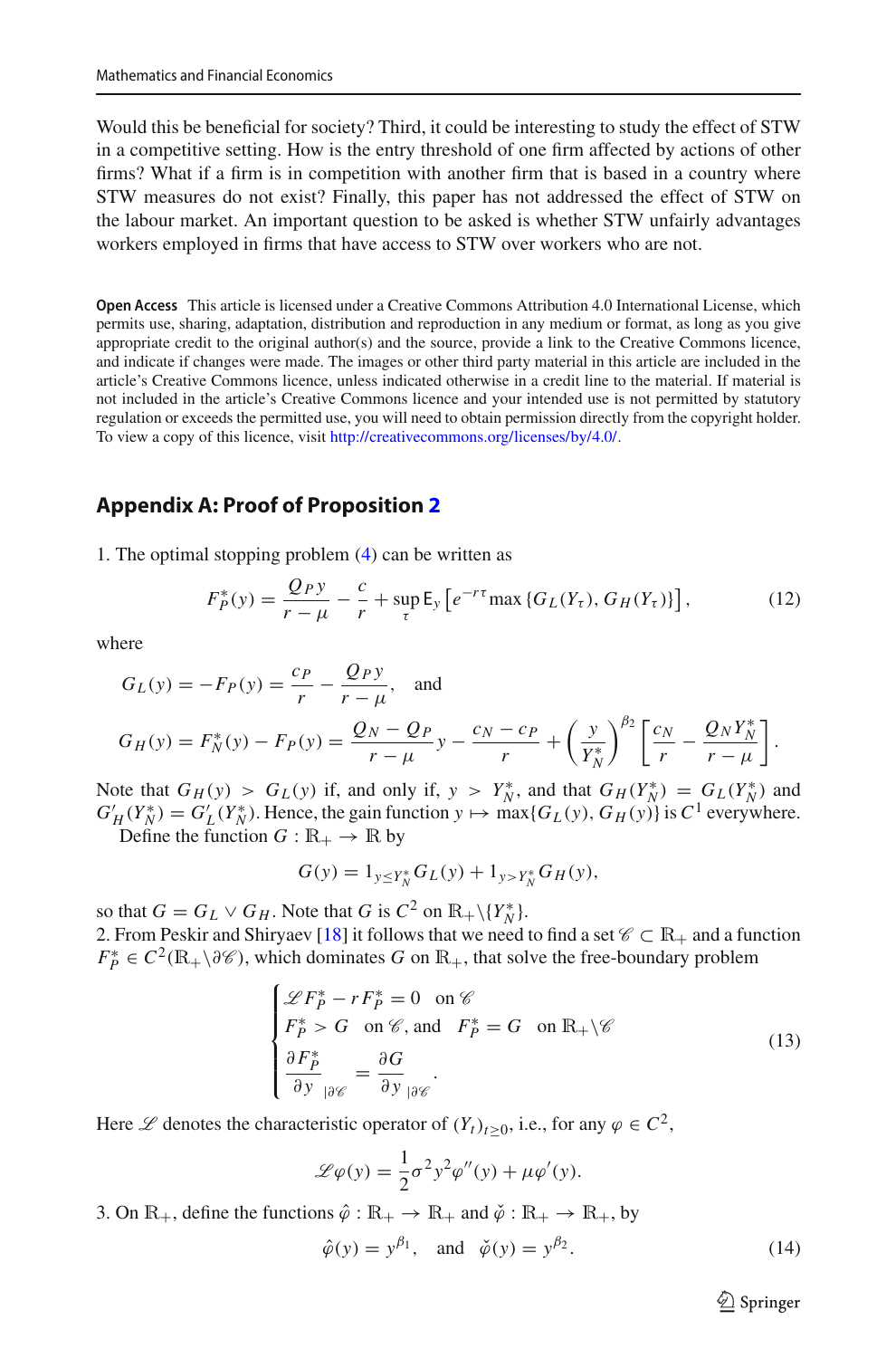Note that  $\hat{\varphi}$  and  $\check{\varphi}$  are the increasing and decreasing solutions, respectively, to the differential equation  $\mathcal{L}\varphi - r\varphi = 0$ . So, any solution to  $\mathcal{L}\varphi - r\varphi = 0$  is of the form

$$
\varphi(y) = \hat{A}\hat{\varphi}(y) + \check{A}\check{\varphi}(y),
$$

where  $\hat{A}$  and  $\hat{A}$  are arbitrary constants. Furthermore, it is easily obtained that

$$
\hat{\varphi}'(y) = \frac{\beta_1}{y}\hat{\varphi}(y) > 0, \quad \check{\varphi}'(y) = \frac{\beta_2}{y}\check{\varphi}(y) < 0, \quad \text{and}
$$
  

$$
\hat{\varphi}''(y) = \frac{\beta_1(\beta_1 - 1)}{y^2}\hat{\varphi}(y) > 0, \quad \check{\varphi}''(y) = \frac{\beta_2(\beta_2 - 1)}{y^2}\check{\varphi}(y) > 0.
$$

4. Fix  $Y_L \leq Y_N^*$  and define the mapping  $y \mapsto V(y; Y_L)$ , by

$$
V(y; Y_L) = \hat{A}(Y_L)\hat{\varphi}(y) + \check{A}(Y_L)\check{\varphi}(y),\tag{15}
$$

where the constants  $\hat{A}(Y_L)$  and  $\check{A}(Y_L)$  are given by

$$
\hat{A}(Y_L) = \frac{\check{\phi}(Y_L)G'_L(Y_L) - \check{\phi}'(Y_L)G_L(Y_L)}{\check{\phi}(Y_L)\hat{\phi}'(Y_L) - \check{\phi}'(Y_L)\hat{\phi}(Y_L)} = \frac{(\beta_2 - 1)Q_PY_L/(r - \mu) - \beta_2 c_P/r}{(\beta_1 - \beta_2)Y_L^{\beta_1}},
$$
(16)

and

$$
\check{A}(Y_L) = \frac{\hat{\varphi}'(Y_L)G_L(Y_L) - \hat{\varphi}(Y_L)G'_I(Y_L)}{\check{\varphi}(Y_L)\hat{\varphi}'(Y_L) - \check{\varphi}'(Y_L)\hat{\varphi}(Y_L)} = \frac{(1 - \beta_1)Q_PY_L/(r - \mu) + \beta_1 c_P/r}{(\beta_1 - \beta_2)Y_L^{\beta_2}}.
$$
(17)

Note that  $\mathscr{L}V(y; Y_L) - rV(y; Y_L) = 0$  for all  $y \in \mathbb{R}_+$ . In addition, the function *V* satisfies  $V(Y_L; Y_L) = G_L(Y_L)$  and  $V'(Y_L; Y_L) = G'_L(Y_L)$ .

It is easily seen that

$$
\check{A}(Y_L) > 0, \quad \text{and} \quad \check{A}'(Y_L) > 0.
$$

In addition, Assumption [1](#page-6-0) ensures that for all  $Y_L \leq Y_N^*$ , it holds that

$$
\hat{A}(Y_L) > 0, \quad \text{and} \quad \hat{A}'(Y_L) < 0.
$$

5. So, the mapping  $y \mapsto V(y; Y_N^*)$  is a (strictly) convex function, which satisfies  $V(\cdot; Y_N^*) \rightarrow$  $\infty$  as  $y \to \infty$  or  $y \downarrow 0$ . Hence, there is a unique point  $Y_H > Y_N^*$ , such that  $V'(Y_H; Y_N^*) =$  $G'_{H}(Y_{H})$ . This is exactly the value  $Y_{H}$  determined by [\(7\)](#page-7-2) in Assumption [2.](#page-6-2) This assumption then ensures that  $V(Y_H; Y_N^*) < G_H(Y_H)$ . Also, since *V* is more convex than  $G_H$  for large *y*, it holds that  $V(y; Y_N^*) > G_H(y)$  for *y* large enough.

6. Since  $\hat{A}(Y_L)$  decreases and  $\hat{A}(Y_L)$  increases in  $Y_L$ , the mapping  $y \mapsto V(y; Y_L)$  has the property that for every  $y > Y_L$  it holds that  $\partial V(y; Y_L)/\partial Y_L < 0$ . So, the point  $Y_H \in (Y_N^*, \infty)$ where  $V'(Y_H; Y_L) = G'_H(Y_H)$  is decreasing in  $Y_L$ , as is the value  $V(Y_H; Y_L)$ . Now decrease *Y*<sub>*L*</sub> from *Y*<sup>\*</sup><sub>*N*</sub></sub> is 0. There will be a unique *Y*<sup>\*</sup><sub>*L*</sub>, with corresponding *Y*<sup>\*</sup><sub>*H*</sub> at which *V*(*Y*<sup>\*</sup><sub>*H*</sub></sub>; *Y*<sup>\*</sup><sub>*L*</sub>) =  $G_H(Y_H^*)$  and  $V'(Y_H^*; Y_L^*) = G'_H(Y_H^*)$ .

7. The interval  $\mathcal{C} = (Y_L^*, Y_H^*)$  and the proposed function  $F_P^* = V(\cdot; Y_L^*)$  together solve the free-boundary problem [\(13\)](#page-17-0). The fact that  $Y_L^*$  and  $Y_H^*$  are the unique triggers that make  $F_P^*$ a  $C^1$  function on  $(Y_L^*, Y_H^*)$  follows by construction. □

#### **Appendix B: Proof of Proposition [3](#page-8-3)**

First note that for  $y \in [Y_L^*, Y_H^*]$  we can write

$$
F_P^*(y) = F_P(y) + Ay^{\beta_1} + By^{\beta_2}.
$$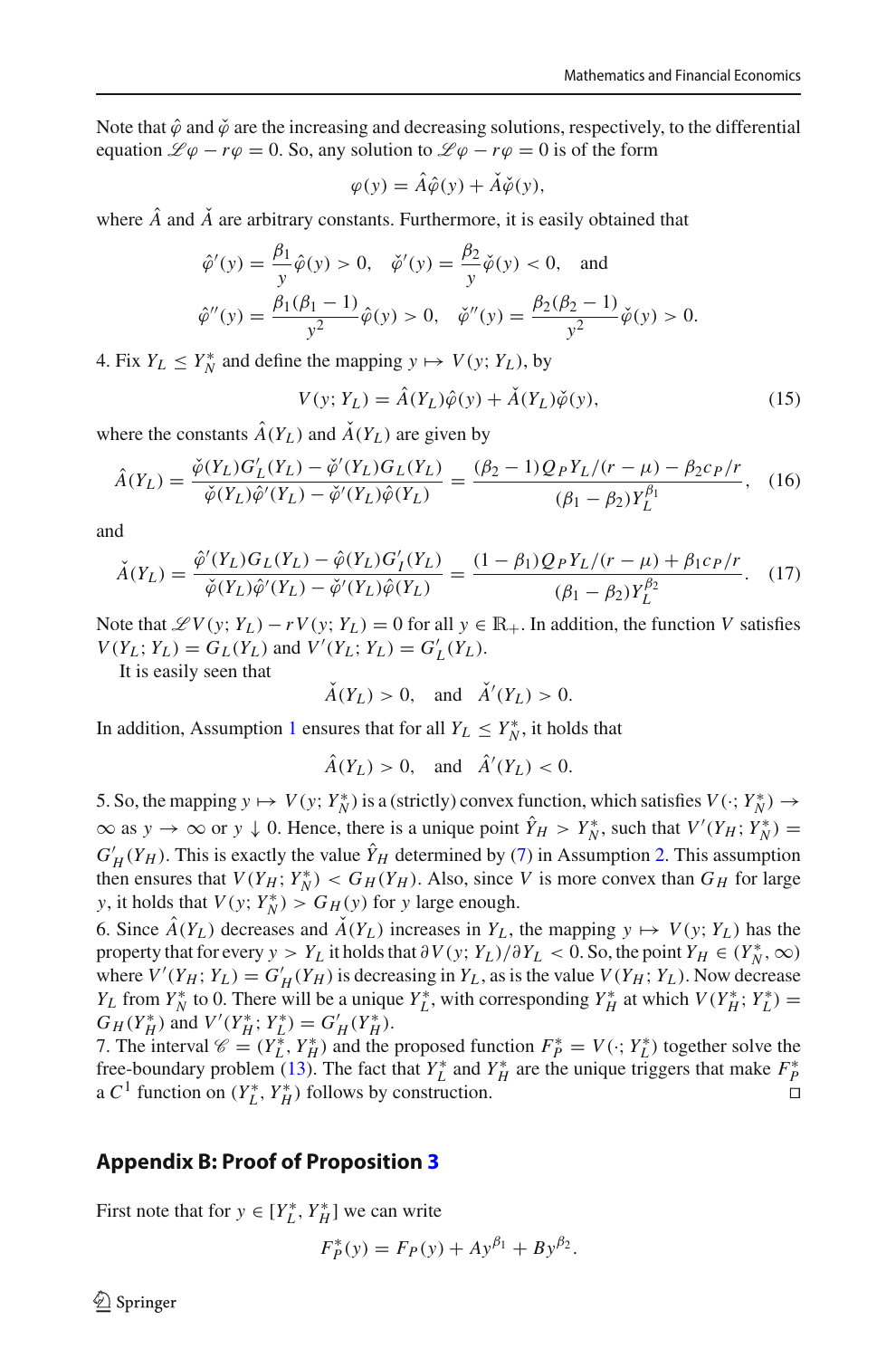This implies that the first-order condition for maximizing  $F^*(\cdot)$  can be written as  $g(y) = 0$ , where

$$
g(y) = -\beta_2 [F_P(y) - F_N(y) + Ay^{\beta_1} + By^{\beta_2}] + y[F'_P(y) - F'_N(y) + \beta_1 Ay^{\beta_1 - 1} + \beta_2 By^{\beta_2 - 1}]
$$
  
=  $-\beta_2 [F_P(y) - F_N(y)] + y[F'_P(y) - F'_N(y)] + (\beta_1 - \beta_2)Ay^{\beta_1}.$ 

Since

$$
g'(y) = (1 - \beta_2) \frac{Q_P - Q_N}{r - \mu} + \beta_1 (\beta_1 - \beta_2) A y^{\beta_1 - 1},
$$

and

$$
g''(y) = \beta_1(\beta_1 - 1)(\beta_1 - \beta_2)Ay^{\beta_1 - 2} > 0,
$$

*g*(·) is a strictly convex function, which can, therefore, have at most two zeros.

The minimum location of  $g(\cdot)$  on  $[Y_L^*, Y_H^*]$  can be found analytically:

$$
g'(y) = 0 \iff y^{\beta_1 - 1} = \frac{1 - \beta_2}{\beta_1(\beta_1 - \beta_2)A} \frac{Q_N - Q_P}{r - \mu} = 0
$$

$$
\iff y = \left[ \frac{1 - \beta_2}{\beta_1(\beta_1 - \beta_2)A} \frac{Q_N - Q_P}{r - \mu} \right]^{\frac{1}{\beta_1 - 1}} \equiv \check{Y}.
$$

We then find that

$$
g(\check{Y}) = (1 - \beta_2) \frac{Q_P - Q_N}{r - \mu} \check{Y} + (\beta_1 - \beta_2) A \check{Y}^{\beta_1} + \beta_2 \frac{c_P - c_N}{r}
$$
  
\n
$$
= \check{Y} \left[ (1 - \beta_2) \frac{Q_P - Q_N}{r - \mu} + (\beta_1 - \beta_2) A \check{Y}^{\beta_1 - 1} \right] + \beta_2 \frac{c_P - c_N}{r}
$$
  
\n
$$
= \check{Y} \left[ (1 - \beta_2) \frac{Q_P - Q_N}{r - \mu} + (\beta_1 - \beta_2) A \frac{1 - \beta_2}{\beta_1 (\beta_1 - \beta_2) A} \frac{Q_N - Q_P}{r - \mu} \right] + \beta_2 \frac{c_P - c_N}{r}
$$
  
\n
$$
= \check{Y} \frac{Q_N - Q_P}{r - \mu} \left( -(1 - \beta_2) + \frac{1 - \beta_2}{\beta_1} \right) + \beta_2 \frac{c_P - c_N}{r}
$$
  
\n
$$
= \check{Y} \frac{Q_N - Q_P}{r - \mu} \frac{(1 - \beta_1)(1 - \beta_2)}{\beta_1} + \beta_2 \frac{c_P - c_N}{r} < 0,
$$

where the last inequality follows from Assumption [3.](#page-8-1)

Define

$$
f(y) = F_P(y) - F_N(y) + Ay^{\beta_1} + By^{\beta_2}.
$$

Since  $A(Y_H^*)^{\beta_1} + B(Y_H^*)^{\beta_2} = F_N^*(Y_H^*) - F_P(Y_H^*)$ , it holds that

$$
f(Y_H^*) = F_P(Y_H^*) - F_N(Y_H^*) + A(Y_H^*)^{\beta_1} + B(Y_H^*)^{\beta_2}
$$
  
=  $F_N^*(Y_H^*) - F_N(Y_H^*) = \left(\frac{Y_H^*}{Y_N^*}\right)^{\beta_2} [-F_N(Y_N^*)],$ 

and

$$
f'(Y_H^*) = \beta_2 \left(\frac{Y_H^*}{Y_N^*}\right)^{\beta_2} \frac{1}{Y_H^*}[-F_N(Y_N^*)].
$$

We, therefore, find that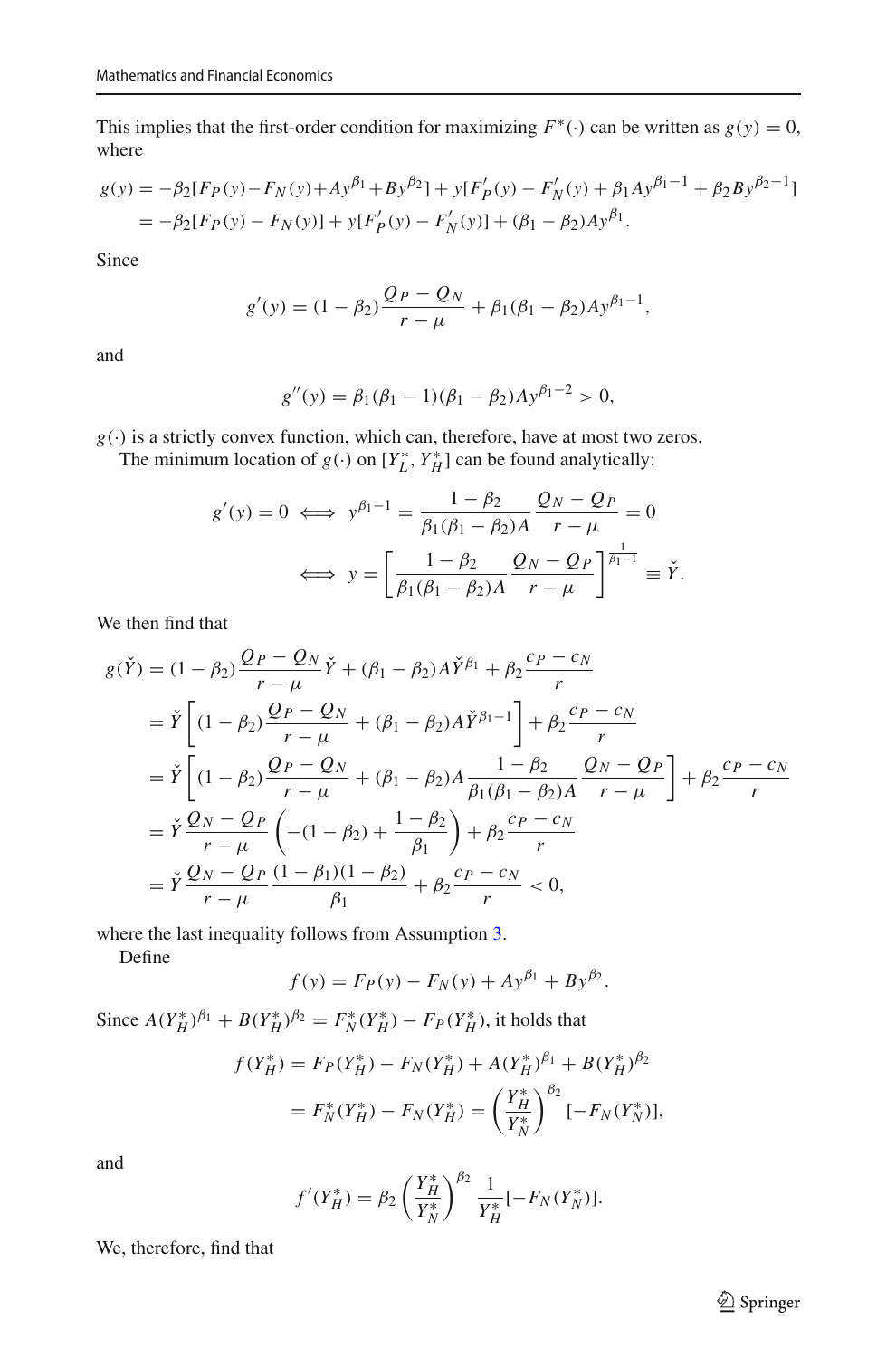$$
g(Y_H^*) = -\beta_2 f(Y_H^*) + Y_H^* f'(Y_H^*)
$$
  
=  $(1 - \beta_2) \left(\frac{Y_H^*}{Y_N^*}\right)^{\beta_2} [-F_N(Y_N^*)] > 0.$ 

So,  $g(\cdot)$  has a zero at  $Y_* \in (Y, Y_H^*)$ , which represents a minimum of  $F^*(\cdot)$ .

The function  $F^*(\cdot)$  has a (unique) maximum at some  $Y^* \in (Y_L^*, Y)$  if and only if  $g(Y_L^*)$ 0. Note that

$$
f(Y_L^*) = F_P(Y_L^*) - F_N(Y_L^*) + A(Y_L^*)^{\beta_1} + B(Y_L^*)^{\beta_2}
$$
  
=  $F_P(Y_L^*) - F_N(Y_L^*) + [-F_P(Y_L^*)] = -F_N(Y_L^*),$ 

and

$$
f'(Y_L^*) = -F'_N(Y_L^*),
$$

which implies that

$$
g(Y_L^*) = -\beta_2[-F_N(Y_L^*)] + Y_L^*[-F'_N(Y_L^*)].
$$

At  $Y_N^*$  it holds that

$$
-\beta_2[-F_N(Y_N^*)] + Y_N^*[-F_N'(Y_N^*)] = 0,
$$

since  $Y_N^*$  is a maximum location of  $F_N^*(\cdot)$ . It, therefore holds that  $g(Y_L^*) > 0 \iff Y_L^* < Y_N^*$ . ⊓⊔

## **Appendix C: Proof of Corollary [1](#page-8-4)**

Let

<span id="page-20-0"></span>
$$
Y_P^* = \frac{\beta_2}{\beta_2 - 1} \frac{r - \mu}{Q_P} \frac{c_P}{r}.
$$

That is,  $\check{\tau}(Y_P^*)$  solves the optimal stopping problem

$$
G^*(y) = \sup_{\tau \in \mathcal{M}} \mathsf{E}_y \left[ \int_0^{\tau} e^{-rt} (Y_t Q_P - c_P) dt \right].
$$

Recall the function *g* from the proof of Proposition [3.](#page-8-3) At  $Y^*$  it holds that  $g(Y^*) = 0$ , i.e. that

$$
\beta_2[F_P(Y^*) - F_N(Y^*)] = Y^*[F'_P(Y^*) - F'_N(Y^*)] + (\beta_1 - \beta_2)A(Y^*)^{\beta_1}
$$
  
\n
$$
\iff \beta_2[-F_N(Y^*)] - Y^*[-F'_N(Y^*)]
$$
  
\n
$$
= -[-\beta_2(-F_P(Y^*)) + Y^*(-F'_P(Y^*))] + (\beta_1 - \beta_2)A(Y^*)^{\beta_1}.
$$
\n(18)

Since at  $Y_P^*$  it holds that

$$
-\beta_2[-F_P(Y_P^*)] + Y_P^*[-F'_P(Y_P^*)] = 0,
$$

 $Y_P^*$  is a maximum location, and  $Y^* > Y_P^*$ , we have that the term between square brackets on the right-hand side of  $(18)$  is negative. Therefore, the right-hand side of  $(18)$  is positive.

This implies that

$$
-\beta_2[F_P(Y^*) + F_N(Y^*)] < 0.
$$

Since *Y*<sup>\*</sup><sub>*N*</sub></sub> solves

$$
-\beta_2[F_P(Y^*) + F_N(Y^*)] = 0,
$$

and  $Y_N^*$  is a maximum location it, therefore, holds that  $Y^* > Y_N^*$ 

 $\bigcirc$  Springer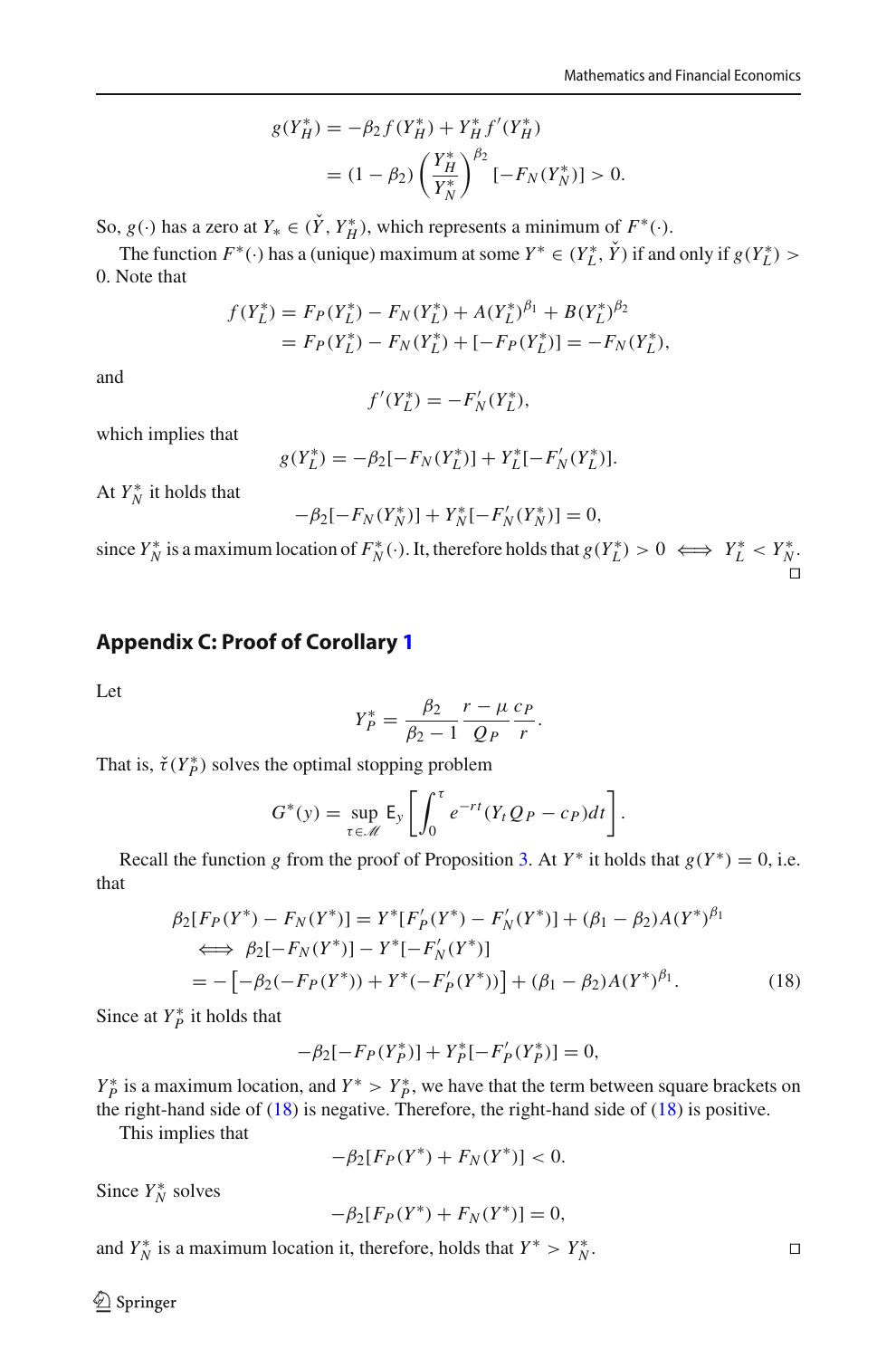#### **Appendix D: Proof of Lemma [1](#page-13-2)**

For any *Y* and  $y < Y$ , let  $\hat{\tau}_y(Y)$  denote the first hitting time from below of *Y* under  $P_y$ . Similarly, for any *Y* and  $y > Y$ , let  $\check{\tau}_y(Y)$  denote the first hitting time from above of *Y* under  $P_y$ . For any  $y > Y_N^*$ , we then find that

$$
V_k(y) = E_y \left[ \int_0^{\tilde{\tau}_y(Y_N^*)} e^{-rt} \rho K dt \right]
$$
  
=  $\left(1 - E_y \left[ e^{-r \tilde{\tau}_y(Y_N^*)} \right] \right) E_y \left[ \int_0^\infty e^{-rt} \rho K dt \right]$   
=  $\left(1 - \left(\frac{y}{Y_N^*}\right)^{\beta_2} \right) \frac{\rho}{r} K.$ 

The other values are computed in the same way, taking into account that the labour factor incurs a sunk cost equal to a fraction  $\chi$  of life-time discounted expected labour income. That is, the sunk costs equal

$$
\chi E_y \left[ \int_{\tilde{\tau}_y(Y_N^*)}^{\infty} e^{-rt} wL dt \right] = \chi E_y \left[ e^{-r\tilde{\tau}_y(Y_N^*)} \right] E_y \left[ \int_0^{\infty} wL dt \right] = \chi \left( \frac{y}{Y_N^*} \right)^{\beta_2} \frac{w}{r} L.
$$

## **Appendix E: Proof of Lemma [2](#page-14-0)**

The proof follows along similar lines as the proof of the previous lemma, i.e. by carefully discounting expected infinite streams of payoffs. Denote

$$
DK(y) = E_y \left[ \int_0^\infty e^{-rt} \rho K dt \right] = \frac{\rho}{r} K,
$$
  
\n
$$
DL_N(y) = E_y \left[ \int_0^\infty e^{-rt} wL dt \right] = \frac{w}{r} L,
$$
  
\n
$$
DL_P(y) = E_y \left[ \int_0^\infty e^{-rt} [(1 - \alpha)wL + \alpha(1 - \zeta)wL] dt \right] = \frac{1 - \alpha \zeta}{r} wL,
$$
  
\n
$$
DS_N(y) = E_y \left[ \int_0^\infty e^{-rt} (Q_N Y_t - c_N) dt \right] = \frac{Q_N y}{r - \mu} - \frac{c_N}{r},
$$
 and  
\n
$$
DS_P(y) = E_y \left[ \int_0^\infty e^{-rt} (Q_P Y_t - c_P) dt \right] = \frac{Q_P y}{r - \mu} - \frac{c_P}{r}.
$$

The providers of capital get paid a stream  $\rho K$  until the firm liquidates. This happens either if the firms enters the STW programme and then hits the threshold *Y<sup>L</sup>* , or if the firm enters the programme, then hits the threshold  $Y_H$  and then hits the threshold  $Y_N^*$ . That is,

$$
V_k^{STW}(y) = \mathsf{E}_y \Big[ \int_0^{\check{\tau}_y(Y^*) + \check{\tau}_{Y^*}(Y_L)} e^{-rt} \rho K dt \Big| \check{\tau}_{Y^*}(Y_L) < \hat{\tau}_{Y^*}(Y_H) \Big] \mathsf{P}_{Y^*}(\check{\tau}_{Y^*}(Y_L) < \hat{\tau}_{Y^*}(Y_H)) + \mathsf{E}_y \Big[ \int_0^{\check{\tau}_y(Y^*) + \hat{\tau}_{Y^*}(Y_H) + \check{\tau}_{Y^*}(Y_N^*)} e^{-rt} \rho K dt \Big| \check{\tau}_{Y^*}(Y_L) > \hat{\tau}_{Y^*}(Y_H) \Big]
$$

 $\hat{\mathfrak{D}}$  Springer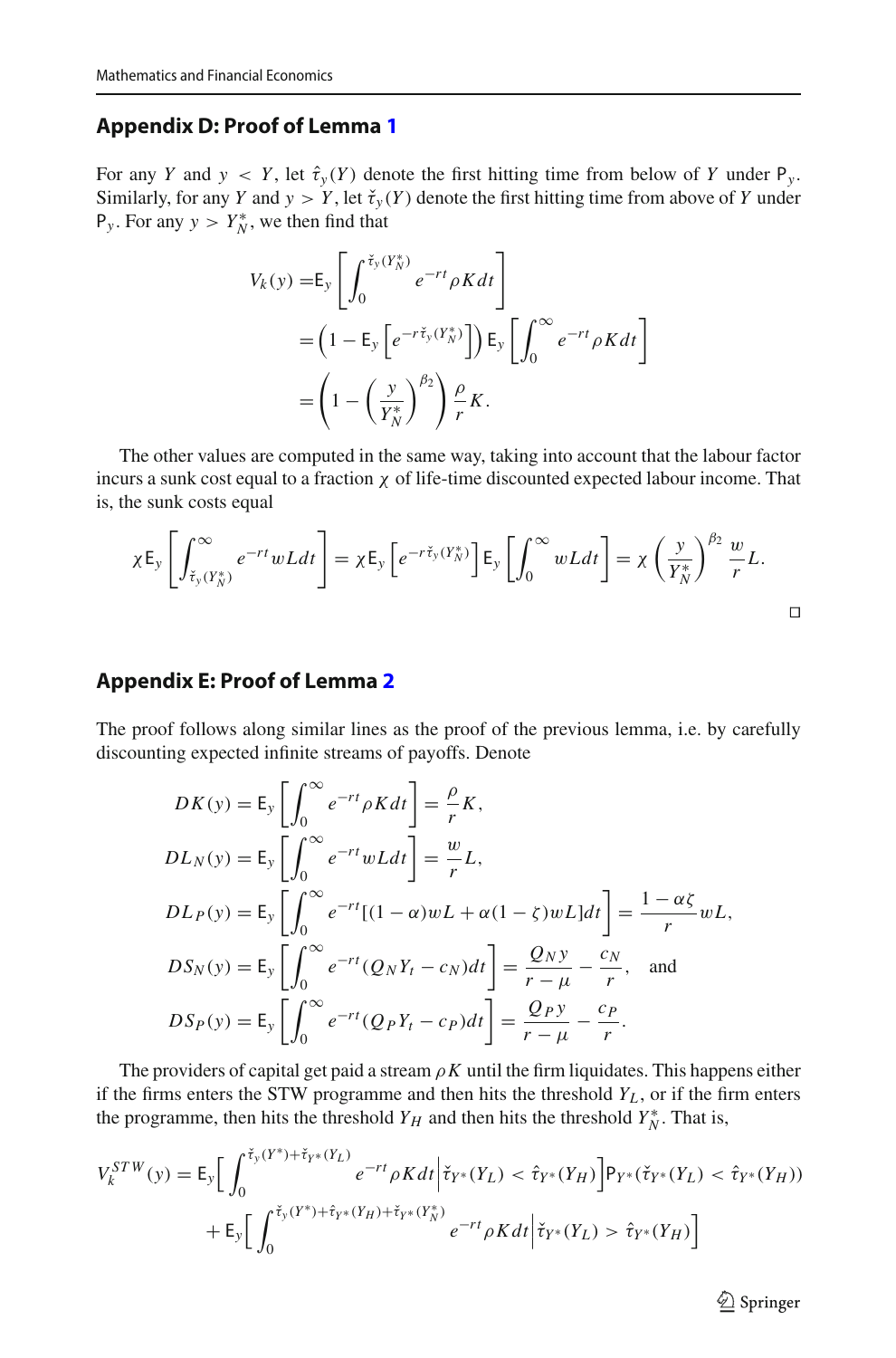$$
P_{Y^*}(\check{\tau}_{Y^*}(Y_L) > \hat{\tau}_{Y^*}(Y_H))
$$
  
=  $\frac{\rho}{r} K \Big\{ 1 - \Big(\frac{y}{Y^*}\Big)^{\beta_2} \Big[ \check{\nu}_{Y^*}(Y_L, Y_H) + \hat{\nu}_{Y^*}(Y_L, Y_H) \Big(\frac{Y_H}{Y_N^*}\Big)^{\beta_2} \Big] \Big\}.$ 

The providers of labour receive a flow  $wL$  while the firm operates normally and a flow  $(1 - \alpha + \alpha \zeta)wL = (1 - \alpha \zeta)wL$  while the firm operates in STW. Therefore, assuming that *y* > *Y*<sup>\*</sup>, it holds that

$$
V_{\ell}^{STW}(y) = E_{y} \Big[ \int_{0}^{\hat{\tau}_{y}(Y^{*})} e^{-rt}wLdt \Big] + E_{y} \Big[ \int_{\hat{\tau}_{y}(Y^{*})}^{\hat{\tau}_{y}(Y^{*}) + \hat{\tau}_{Y^{*}}(Y_{L}) \wedge \hat{\tau}_{Y^{*}}(Y_{H})} (1 - \alpha(1 - \xi))wLdt \Big] + E_{y} \Big[ \int_{\hat{\tau}_{y}(Y^{*}) + \hat{\tau}_{Y^{*}}(Y_{H}) + \check{\tau}_{Y_{H}}(Y_{N}^{*})} e^{-rdt}wLdt \Big| \hat{\tau}_{Y^{*}}(Y_{H}) < \check{\tau}_{Y^{*}}(Y_{L}) \Big] P_{Y^{*}}(\hat{\tau}_{Y^{*}}(Y_{H}) < \check{\tau}_{Y^{*}}(Y_{L})) - \Big[ E_{y} \Big[ e^{-r(\hat{\tau}_{y}(Y^{*}) + \hat{\tau}_{Y^{*}}(Y_{H}))} \Big| \hat{\tau}_{Y^{*}}(Y_{H}) < \check{\tau}_{Y^{*}}(Y_{L}) \Big] P_{Y^{*}}(\hat{\tau}_{Y^{*}}(Y_{H}) < \check{\tau}_{Y^{*}}(Y_{L})) + E_{y} \Big[ e^{-r(\hat{\tau}_{y}(Y^{*}) + \check{\tau}_{Y^{*}}(Y_{L}))} \Big| \hat{\tau}_{Y^{*}}(Y_{H}) > \check{\tau}_{Y^{*}}(Y_{L}) \Big] P_{Y^{*}}(\hat{\tau}_{Y^{*}}(Y_{H}) > \check{\tau}_{Y^{*}}(Y_{L})) \Big\} \times \frac{wL}{r} = \Big( 1 - \Big( \frac{y}{Y^{*}} \Big)^{\beta_{2}} \Big) \frac{w}{r} + \Big( \frac{y}{Y^{*}} \Big)^{\beta_{2}} \Big( 1 - \check{v}_{Y^{*}}(Y_{L}, Y_{H}) - \hat{v}_{Y^{*}}(Y_{L}, Y_{H}) \Big) \Big( 1 - \alpha(1 - \xi) \Big) \frac{wL}{r} + \Big( \frac{y}{Y^{*}} \Big)^{\beta_{2}} \hat{v}_{Y^{*}}(Y_{L}, Y_{H}) \Bigg( 1 - \Big( \frac{Y_{H}}{Y^{*}_{N}} \Big)^{\beta_{2}} \Bigg) \frac{wL}{r} - \chi \Big( \check{v}_{Y^{*}}(Y_{L}, Y_{H}) + \hat{v}_{Y^{*
$$

from which the result follows immediately.

Finally, the value accruing to shareholders follows in a similar way and is already discussed in detail in Sect. [2.](#page-4-0) ⊓⊔

#### **References**

- <span id="page-22-5"></span>1. Abel, A., Eberly, J.: A unified model of investment under uncertainty. Am. Econ. Rev. **84**, 1369–1384 (1994)
- <span id="page-22-0"></span>2. Abraham, K., Houseman, S.: Does employment protection inhibit labor market flexibility? Lessons from Germany, France, and Belgium. In: Blank, R. (ed.) Social Protection versus Economic Flexibility, pp. 59–94. University of Chicago Press, Chicago (1995)
- <span id="page-22-7"></span>3. Bar-Ilan, A., Strange, W.: Investment lags. Am. Econ. Rev. **86**, 610–622 (1996)
- <span id="page-22-8"></span>4. Bentolila, S., Cahuc, P., Dolado, J., Le Barbanchon, T.: Two-tier labour markets in the great recession: France versus Spain. Econ. J. **122**, F155–F187 (2012)
- <span id="page-22-9"></span>5. Blanchard, O., Tirole, J.: The optimal design of unemployment insurance and unemployment protection: a first pass. J. Eur. Econ. Assoc. **6**, 45–77 (2007)
- <span id="page-22-3"></span>6. Boeri, T., Bruecker, H.: Short-time work benefits revisited: some lessons from the great recession. Econ. Policy **26**, 697–765 (2011)
- <span id="page-22-1"></span>7. Cahuc, P., Carcillo, S.: Is short-time work a good method to keep unemployment down? Nordic Econ. Policy Rev. **1**, 133–165 (2011)
- <span id="page-22-2"></span>8. Davis, S., von Wachter, T.: Recessions and the cost of job loss. Brookings Papers on Economic Activity (2011, Sep)
- <span id="page-22-6"></span>9. Dixit, A.: Investment and employment dynamics in the short run and the long run. Oxf. Econ. Pap. **49**, 1–20 (1997)
- <span id="page-22-4"></span>10. Dixit, A., Pindyck, R.: Investment Under Uncertainty. Princeton University Press, Princeton (1994)
- <span id="page-22-10"></span>11. Gryglewicz, S., Huisman, K., Kort, P.: Finite project life and uncertainty effects on investment. J. Econ. Dyn. Control **32**, 2191–2213 (2008)